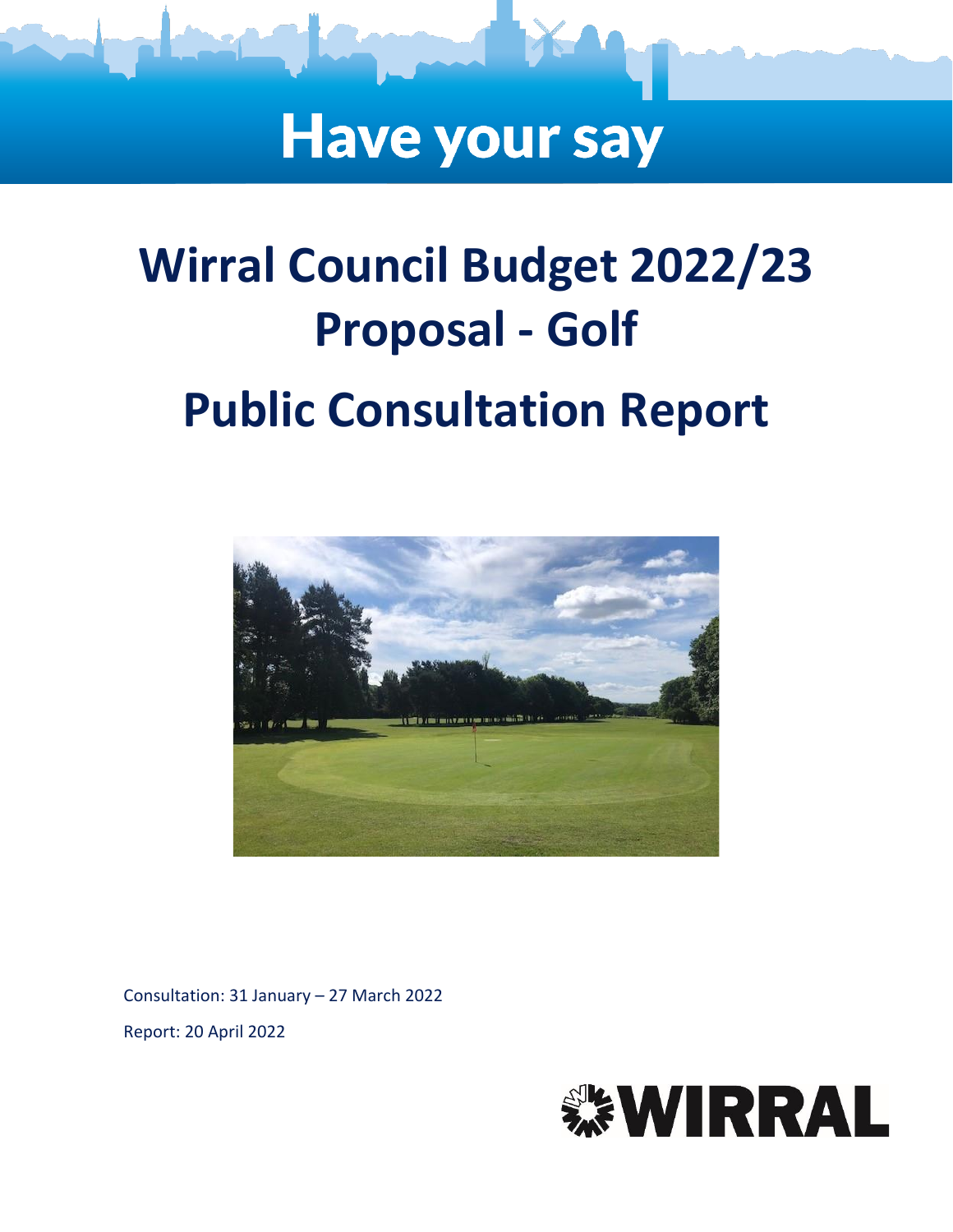### **Contents**

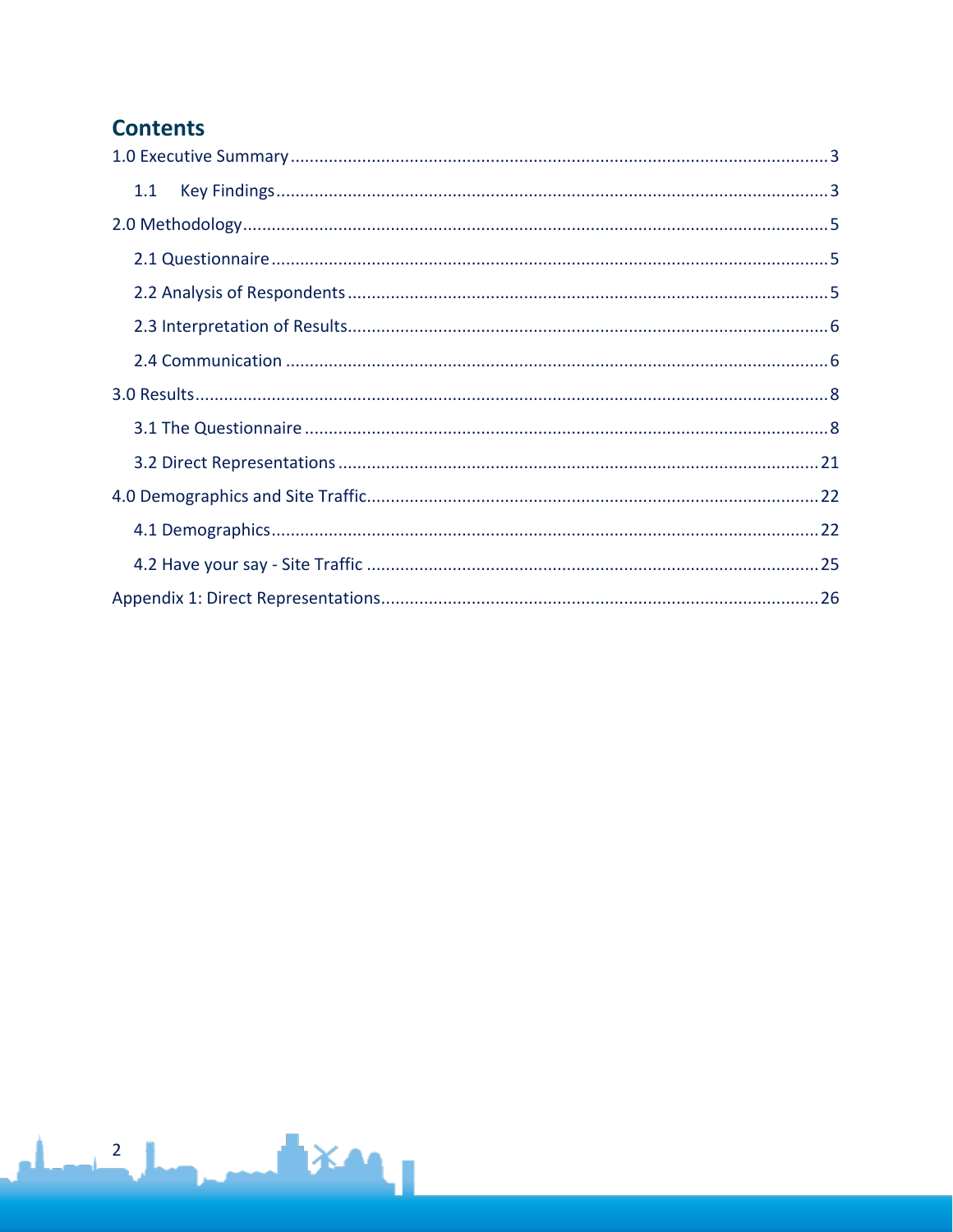# <span id="page-2-0"></span>1.0 Executive Summary

Wirral Council is facing significant financial challenges and is currently going through a detailed process to set a budget for the next year. This is part of a wider approach to address long term structural issues in the council's finances and deliver substantial savings to balance the budget.

The council is legally obliged to set a balanced budget or risk Government intervention, and the savings measures currently being proposed are intended to put the authority on a stable financial footing for the long-term.

A number of budget proposals were consulted on, this budget proposal is for Golf. This budget proposal seeks to generate savings through the closure of the two poorest performing 18-hole golf courses, two leisure based recreational New Brighton sites and introduction of a new pricing/membership model for municipal golf. Brackenwood and Hoylake golf courses will close, along with Wallasey Beach and Kings Parade leisure sites. The two remaining golf courses will still provide a sufficient golf offer to the residents of Wirral whilst substantially reducing the financial subsidy to the authority.

This proposal will generate a potential saving of £328,000 if taken in its entirety.

Through this consultation people were asked to provide their views of the golf budget proposal considering reduced budgets and options to invest in the remaining municipal golf facilities in Wirral. They were also asked for further ideas on savings in leisure services.

These consultation findings will be presented at the council's Tourism, Communities, Culture and Leisure Committee at the meeting planned for June. The Committee will scrutinise the savings proposals taking into account the comments of the public including any suggestions on alternative ways of making savings and the budget allotted by the full Council. Decision will be made on the Golf proposal.

### <span id="page-2-1"></span>**1.1 Key Findings**

- 433 people participated in the online survey with no paper copies submitted.
- When asked how often they used Wirral's Municipal golf facilities, 65% of respondents were regular users and 35% were not regular users (Question 1).

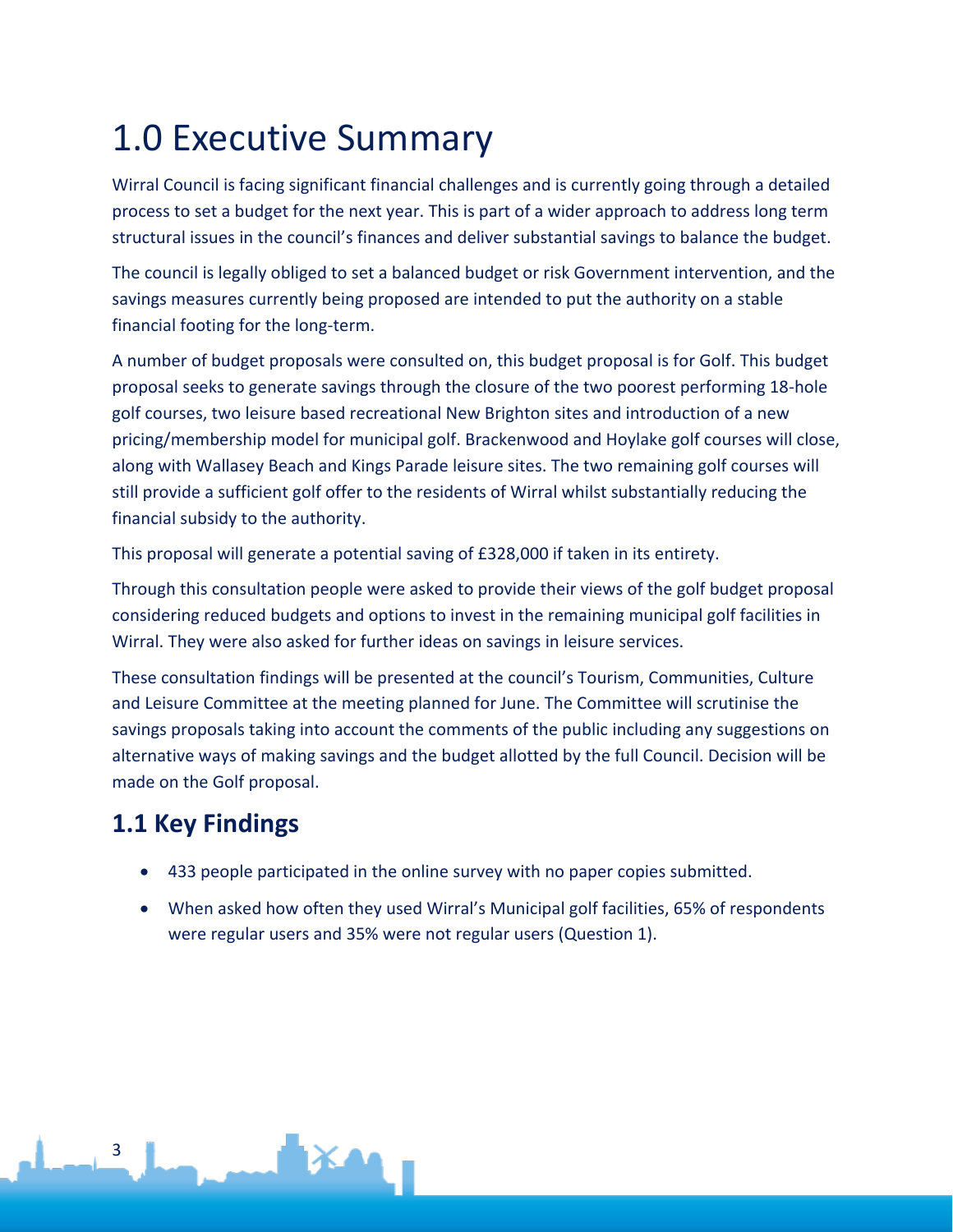- 32% of respondents used municipal golf facility within the last week and 22% had never used a municipal golf facility (Question 2).
- 62% of respondents used municipal golf facilities at least once per month. 38% of respondents used municipal golf facilities less than once per month (Question 3).
- 39% of respondents were members of the Invigor8 scheme, 61% were not (Question 4).
- When asked their opinion on reducing the number of municipal golf facilities if it will also allow the authority to focus investment in the remaining sites to ensure long term sustainability of a municipal golf offer' in total, 64.8% of responses disagreed, with 51.3% strongly disagreeing and 30% agreed (Question 5a).
- When asked their opinion of the closure of golf leisure sites at Wallasey beach and Kings Parade in New Brighton. In total 45.2% disagreed with this, with 26.3% strongly disagreeing, and 40.5% agreed with the statement (Question 5b).
- 68.4% of respondents disagree with the proposed closure of Brackenwood golf course with 58.7% of these strongly disagreeing, 24.8% agreed (Question 5c).
- An online petition in objection to the closure of Brackenwood golf course has 3,100 signatures as at 13:00 31 March 2022.
- 61.6% of respondents disagree with the proposed closure of Hoylake golf course with 50.6% strongly disagreeing, 28% agreed (Question 5d).
- An online petition in objection to the closure of Hoylake golf course has 868 signatures as at 13:00 31 March 2022.
- Most popular alternative ideas to generate budget savings were:
	- o Savings should be made elsewhere (17%).
	- o The golf facilities should be improved to generate more money (14%).
	- o The council should allow the courses to be operated under different ownership (13%).
	- o The pricing system should be changed to generate more money (13%).
- The most common additional comments on the budget saving proposal were:
	- o Closure of the golf facilities would have a negative impact on their health and wellbeing (14%).
	- $\circ$  Value the greenspace and do not want to see the land built on (12%).
	- o Accessibility issues if the facilities were to shut (11%).

4

<span id="page-3-0"></span> $\circ$  Required more information about what would happen to the land if the facilities were to close, before being able to have an informed opinion (9%).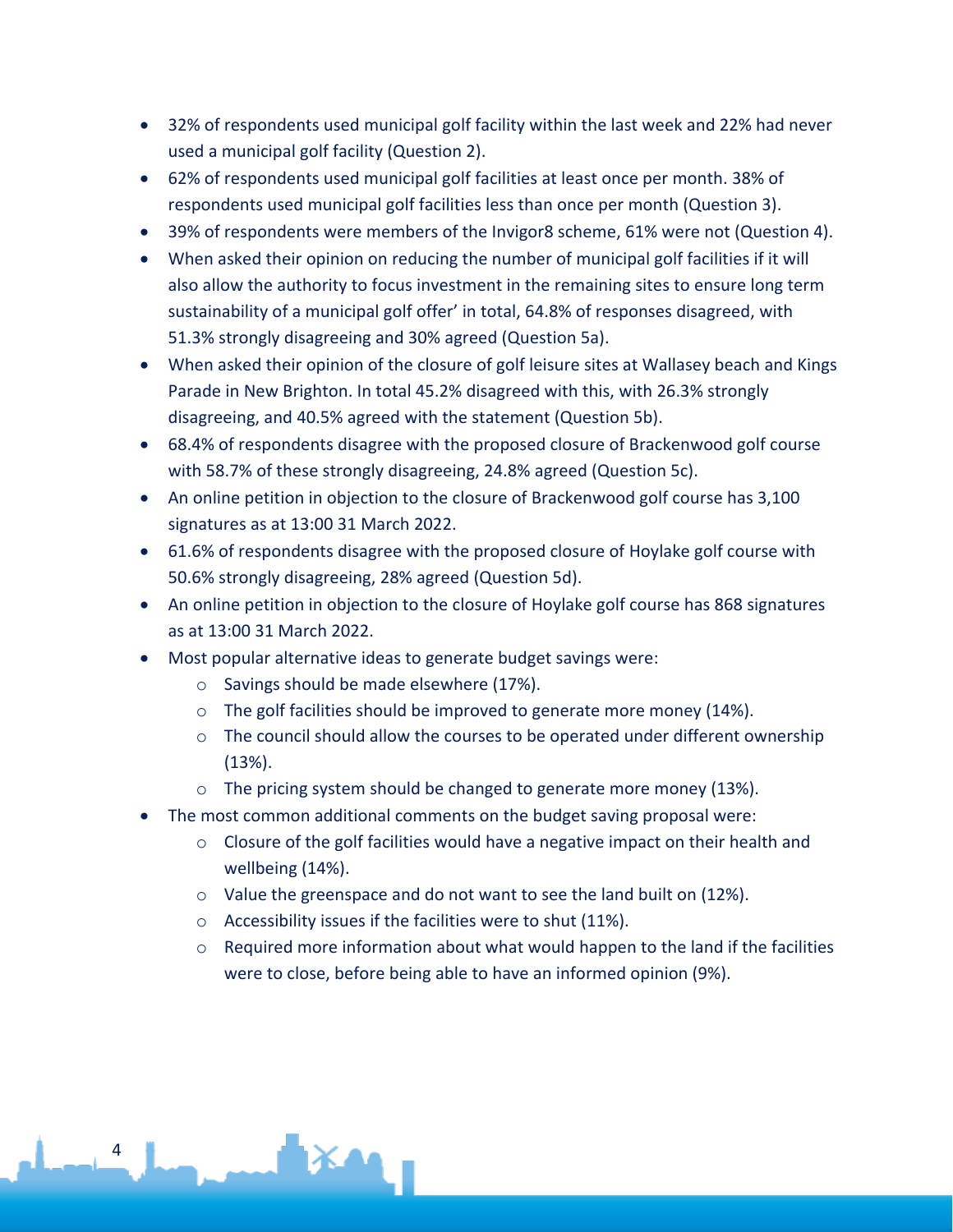# 2.0 Methodology

Through the golf consultation people were asked to tell us their views of the golf budget proposal considering reduced budgets and options to invest in the remaining municipal golf facilities in Wirral. They were also asked for further ideas on savings in leisure services.

Following the consultation, the feedback will be considered at a meeting of the Tourism, Communities, Culture and Leisure Committee in June 2022.

The consultation was carried out between 31 January – 27 March 2022. The approach used was an on online public consultation through the 'Have your say' consultation portal at [www.haveyoursay.wirral.gov.uk](https://wirralcouncil.sharepoint.com/sites/Team-0401/Shared%20Documents/General/2020%20EngagementHQ/Budget/www.haveyoursay.wirral.gov.uk) with a page dedicated to the Golf Consultation. Documents provided on the site included a summary of the Golf Budget Proposal and an Easy Read version of the questionnaire.

One online questionnaire was provided for residents to engage with. Respondents were also able to request paper copies of the survey, including an easy read version, or submit additional comments via a dedicated email address, which was published on the 'Have your say' website alongside the online tool. Completed Easy Read surveys were accepted until 10 April 2022.

# <span id="page-4-0"></span>**2.1 Questionnaire**

The consultation questionnaire was developed on the Golf budget proposal and enabled stakeholders to record their feedback. To enable further understanding, and in-depth analysis, respondents were invited to provide free-text comments to expand on their ideas or concerns.

Following closure of the consultation, the responses to each of the direct questions were collated and the responses included in this report. For the free-text comment question, a text coding approach was used based on the reoccurring themes. This data was then collated and summarised in the report. Free text results are provided as a count, rather than as percentages. This is because one comment or idea may cover multiple themes, therefore there are considerably more themes than contributions. Percentages derived from this as a denominator are not accurate so have been omitted

No paper or Easy Read questionnaires were submitted*.*

## <span id="page-4-1"></span>**2.2 Analysis of Respondents**

Respondents to the online tools were provided with the option to provide demographic information about themselves. It must be noted that this is an option and that not all respondents included this information. This data allows the demographic results to be included

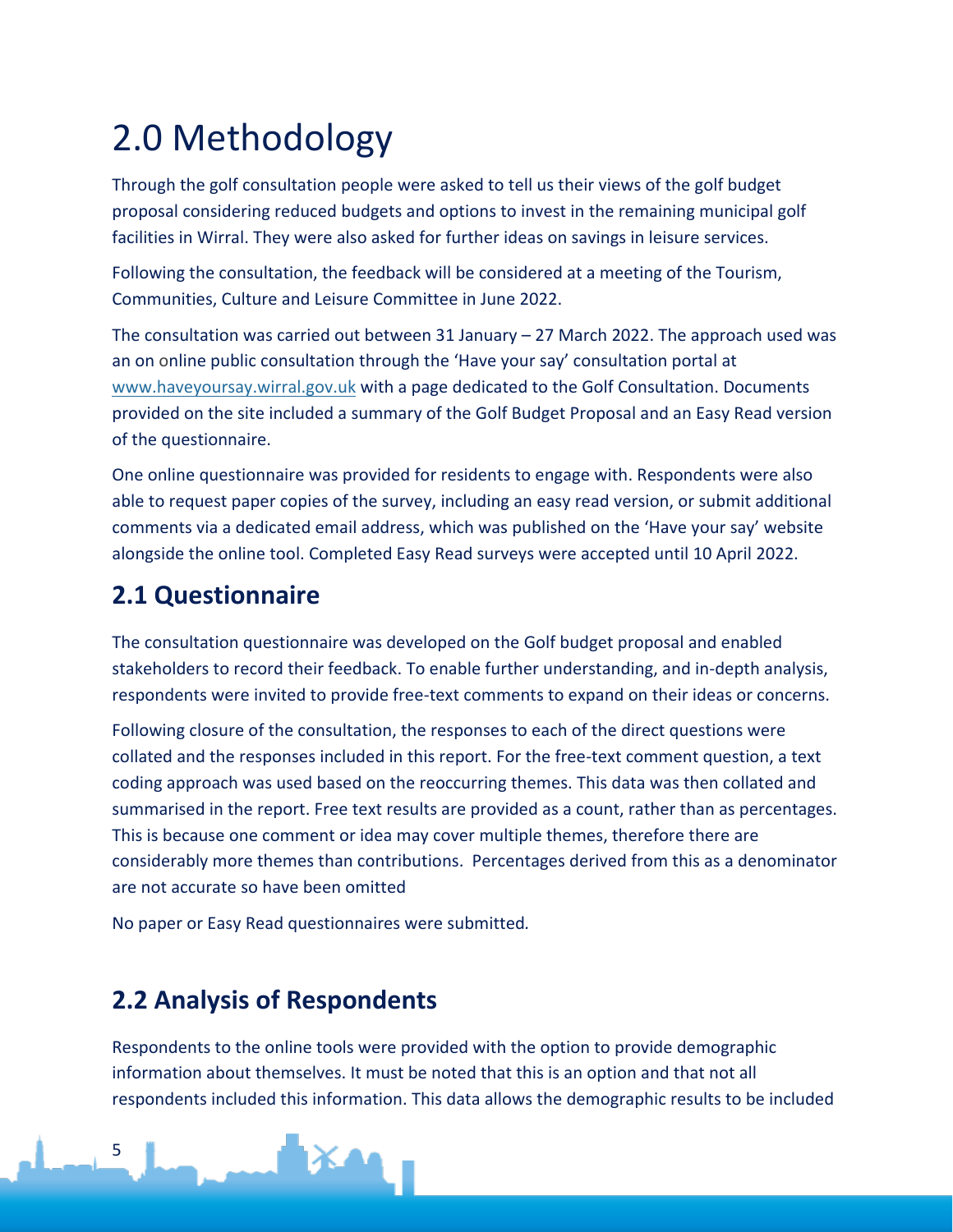in this report to enable analysis of the scope of responses and representation from different demographic groups.

### <span id="page-5-0"></span>**2.3 Interpretation of Results**

In terms of the results, it is important to note that:

- The public consultation is not representative of the overall population but provides information on the opinion of those residents who engaged.
- For specific tools where percentages do not add up to 100, this may be due to rounding, or the question is multi-coded. All free-text questions and ideas that offered respondents the option to provide written feedback could have covered multiple themes. Therefore, with free-text responses being categorised using a coding system, some comments will be multi-coded and therefore add up to more than 100 percent.

## <span id="page-5-1"></span>**2.4 Communication**

To raise awareness amongst as many residents, stakeholders, and businesses as possible, a consultation sub campaign was carried out which, linking with the overall budget narrative and service specific responses, urged target audiences to take part in the consultation.

A variety of communications channels and platforms were utilised. This included:

- Organic social media (mix of platforms) 187,107 impressions and 10,319 interactions
- Targeted, sponsored social media 160,107 impressions and 562 link clicks
- Resident Email (inclusion in 5 editions)
- Partner/ Stakeholder updates
- Availability of Easy read questionnaires
- Councillor Updates (including consultation specific URL and narrative to share with constituents)
- Creation of a dedicated Budget email inbox
- Digital campaign box adverts on council owned platforms (linking to HYS page)
- Press/ Content Media releases
- Budget updates posted to wirralview.com (Budget/ consultation specific news tab)
- Posts on Staff Facebook page
- Exec View (Staff Newsletter)

6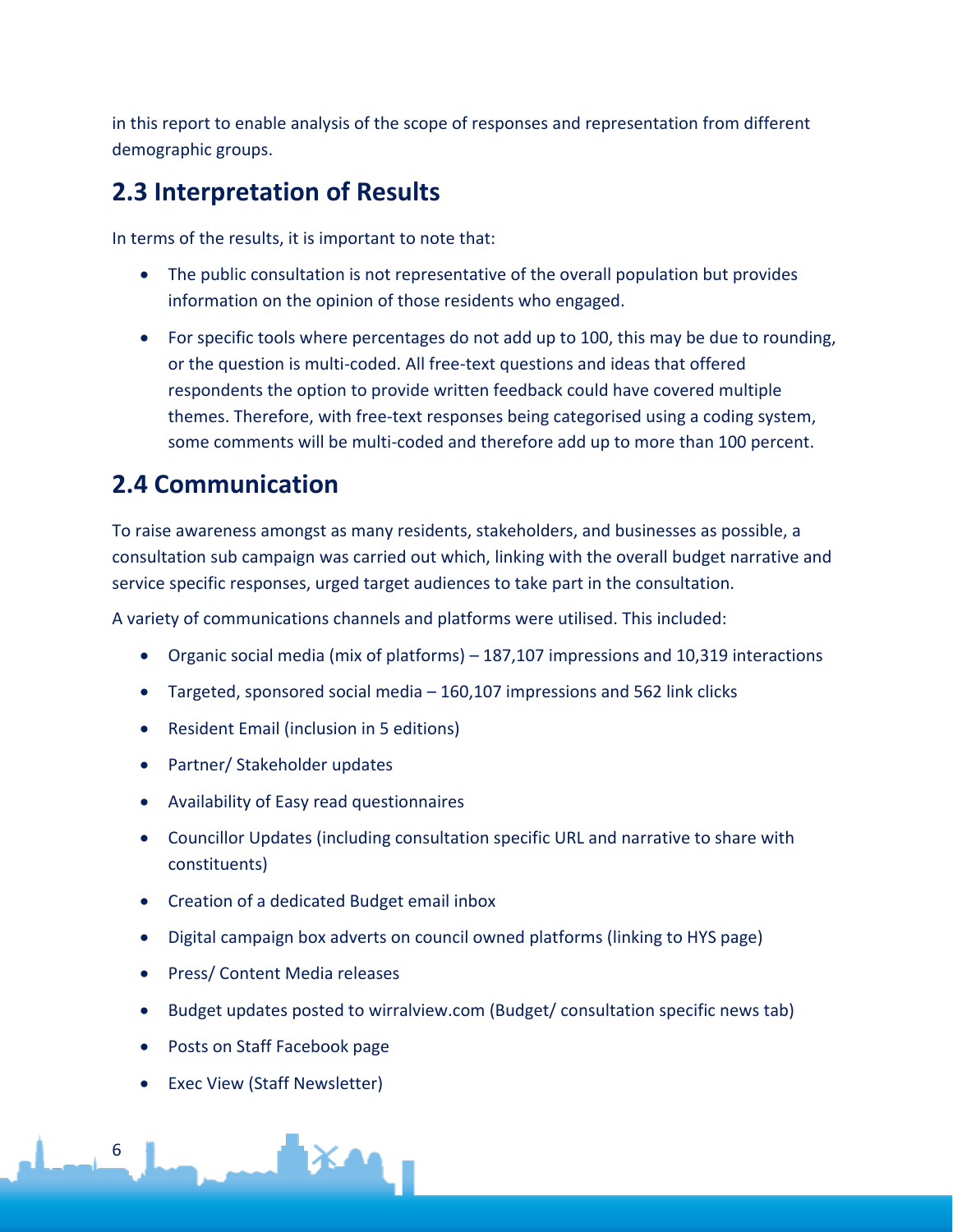• Shared narrative for regular Workforce, Directorate and Team updates

In addition to the above, the service itself administered the issuing and recording of paper copies and responses, as well as direct engagement with friends/ interest groups.

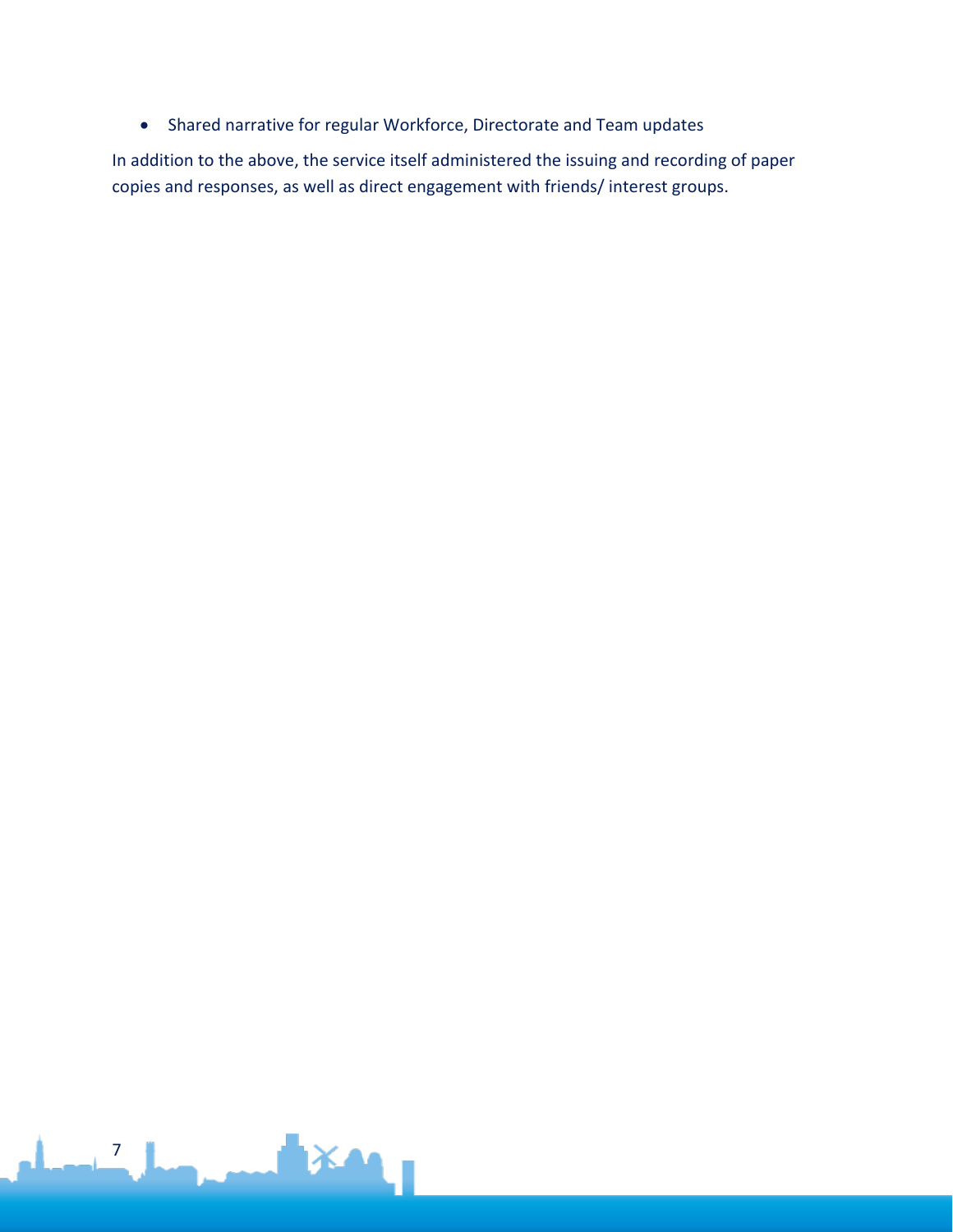# <span id="page-7-0"></span>3.0 Results

# <span id="page-7-1"></span>**3.1 The Questionnaire**

The questionnaire was responded to by 433 people, with all responses coming from the Have Your Say website. No Easy Read versions were submitted. No questions were mandatory so respondents could choose which questions to respond to.

#### **3.1.1 Question 1: Are you, or someone you care for, a regular user of Wirral Council municipal golf courses?**

Of the 431 respondents, 281 (65.2%) regularly used Wirral's Municipal golf courses. 150 (34.8%) were not regular users.



*Figure 1: Chart showing the proportion of respondents who use Municipal courses regularly.*

| Are you, or someone you care for, a regular user of Wirral Council<br>municipal golf courses? | Online | ℅      |
|-----------------------------------------------------------------------------------------------|--------|--------|
| Yes                                                                                           | 281    | 65.2%  |
| <b>No</b>                                                                                     | 150    | 34.8%  |
| <b>Total</b>                                                                                  | 431    | 100.0% |

*Table 1: Showing the total number of respondents who used and did not use municipal golf courses.*

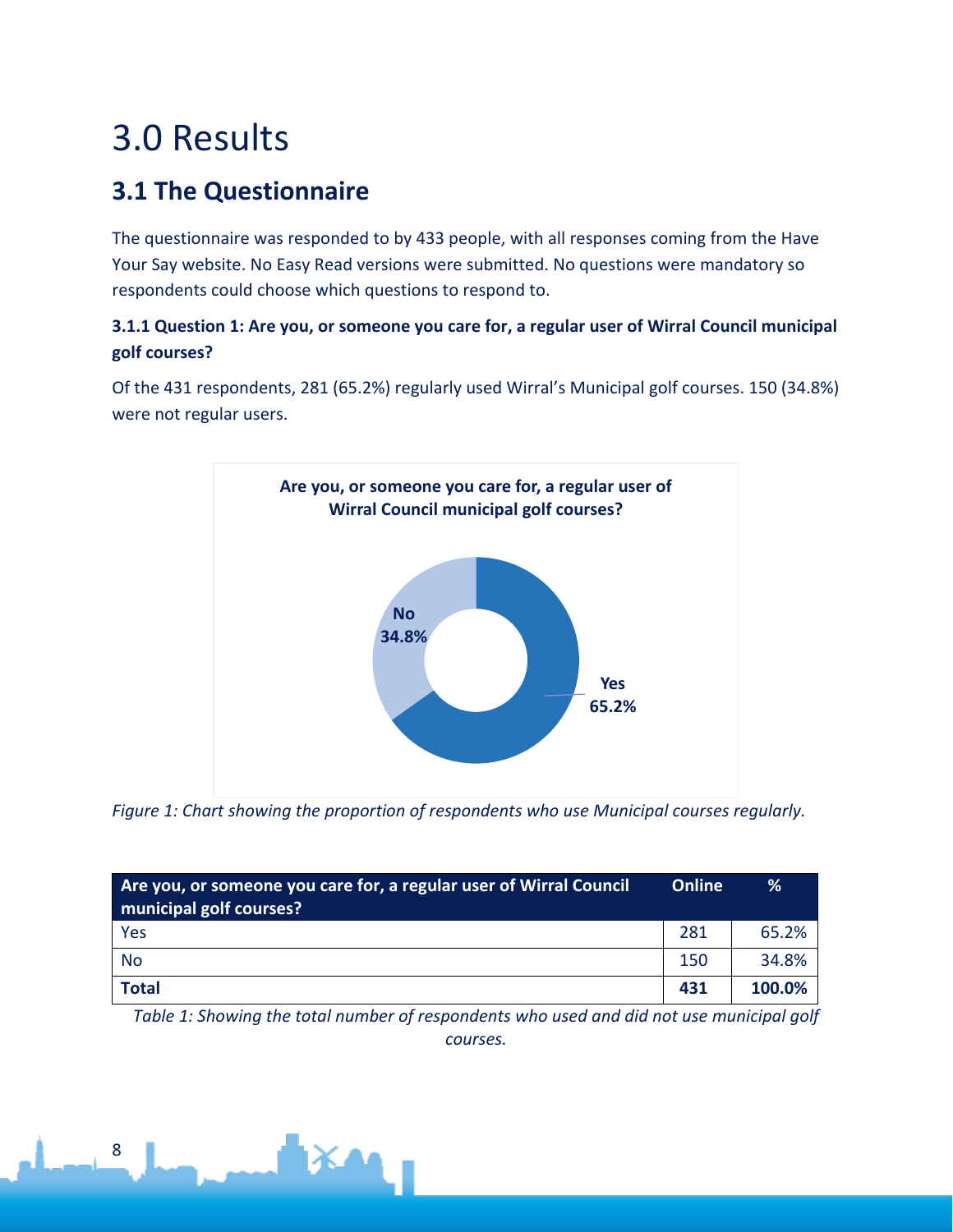#### **3.1.2 Question 2: When was the last time you used a council leisure municipal golf facility?**

429 responded to this question. Very regular users were the largest group represented in this survey, with 137 (31.9%) respondents using municipal golf facility in the last week. 246 (57.3%) respondents had used a municipal golf facility in the last 3 months. 93 (21.7%) respondents had never used a municipal golf facility.



*Figure 2: Chart showing the last time respondents used a council leisure municipal golf course.*

| When was the last time you used a council leisure municipal golf<br>course? | Online | %      |
|-----------------------------------------------------------------------------|--------|--------|
| In the last week                                                            | 137    | 31.9%  |
| In the last month                                                           | 58     | 13.5%  |
| In the last three months                                                    | 51     | 11.9%  |
| In the last six months                                                      | 23     | 5.4%   |
| In the last year                                                            | 22     | 5.1%   |
| More than one year ago                                                      | 45     | 10.5%  |
| <b>Never</b>                                                                | 93     | 21.7%  |
| <b>Total</b>                                                                | 429    | 100.0% |

*Table 2: Total number of respondents who used municipal golf courses in the specified time frames.*

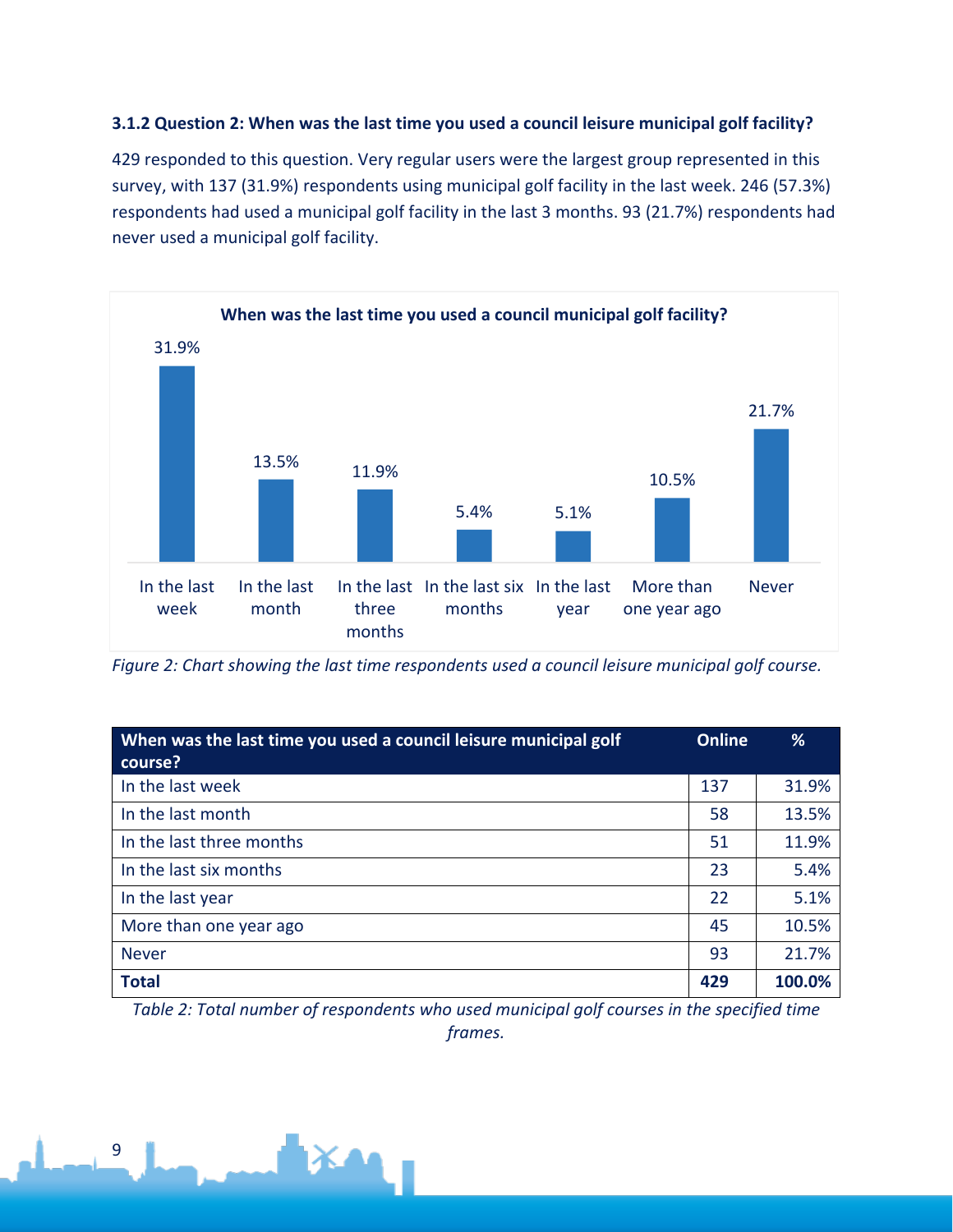#### **3.1.3 Question 3: How often do you use a council leisure municipal golf course?**

418 responded to this question, with 159 (38%) choosing the most common answer 'less than once per month.' 259 respondents (62%) used golf facilities at least once per month.



*Figure 3: Chart showing how frequently respondents used Municipal golf facilities.*

| How often do you use a council leisure municipal golf course? | <b>Online</b> | %      |
|---------------------------------------------------------------|---------------|--------|
| More than once a week                                         | 123           | 29.4%  |
| Once a week                                                   | 65            | 15.6%  |
| Once a fortnight                                              | 30            | 7.2%   |
| Monthly                                                       | 41            | 9.8%   |
| Less than once a month                                        | 159           | 38.0%  |
| <b>Total</b>                                                  | 418           | 100.0% |

*Table 3: totalling the frequency of municipal golf facility use.*

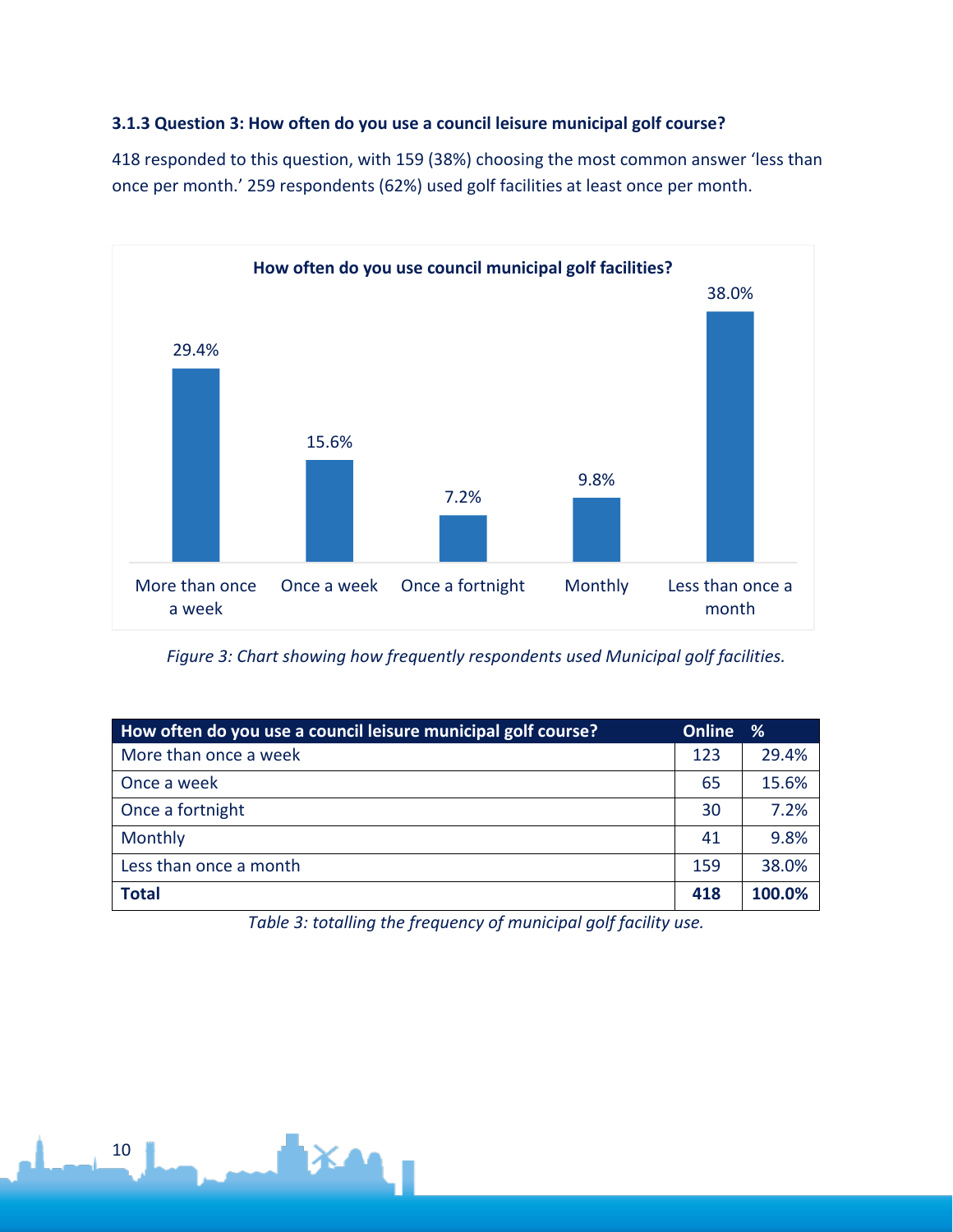#### **3.1.4 Question 4: Are you a member of Wirral Council's Invigor8 scheme allowing access to council leisure services?**

425 people responded to this question. 166 (39.1%) were members of the councils Invigor8 scheme, while 259 (60.9%) were not members of the scheme.



*Figure 4: Chart showing the proportion of respondents who were members of the Invigor8 scheme.*

| Are you a member of Wirral Council's Invigor8 scheme allowing access<br>to council leisure services? |     | %      |
|------------------------------------------------------------------------------------------------------|-----|--------|
| Yes                                                                                                  | 166 | 39.1%  |
| No                                                                                                   | 259 | 60.9%  |
| <b>Total</b>                                                                                         | 425 | 100.0% |

*Table 4: totalling the number of Invigor8 members among respondents.*

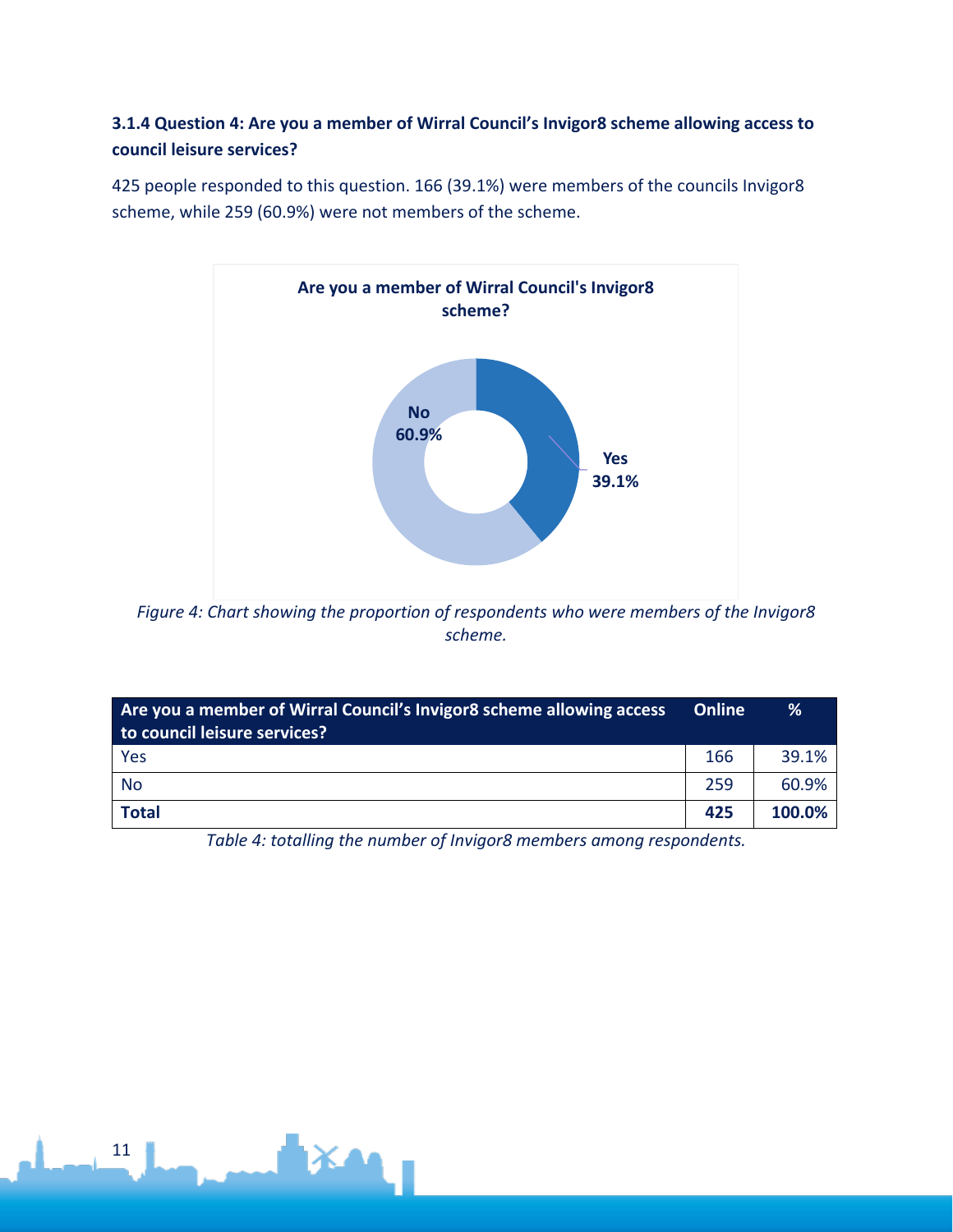**3.1.5 Question 5a: It is acceptable to reduce the number of municipal golf facilities if it will also allow the authority to focus investment in the remaining sites to ensure long term sustainability of a municipal golf offer.**

429 people responded to this question. The most common answer was 'Strongly disagree,' with a total of 220 (51.3%) votes. In total, 278 (64.8%) disagreed, and 127 agreed (29.6%).



*Figure 5: Chart showing the extent to which people agreed with the proposed reduction in municipal golf facilities.*

| It is acceptable to reduce the number of municipal golf facilities if it will Online<br>also allow the authority to focus investment in the remaining sites to<br>ensure long term sustainability of a municipal golf offer. |     | ℅      |
|------------------------------------------------------------------------------------------------------------------------------------------------------------------------------------------------------------------------------|-----|--------|
| Strongly agree                                                                                                                                                                                                               | 74  | 17.2%  |
| Agree                                                                                                                                                                                                                        | 53  | 12.4%  |
| Neither agree nor disagree                                                                                                                                                                                                   | 24  | 5.6%   |
| <b>Disagree</b>                                                                                                                                                                                                              | 58  | 13.5%  |
| <b>Strongly disagree</b>                                                                                                                                                                                                     | 220 | 51.3%  |
| <b>Total</b>                                                                                                                                                                                                                 | 429 | 100.0% |

*Table 5: Totalling the number of responses by agreement level.*

12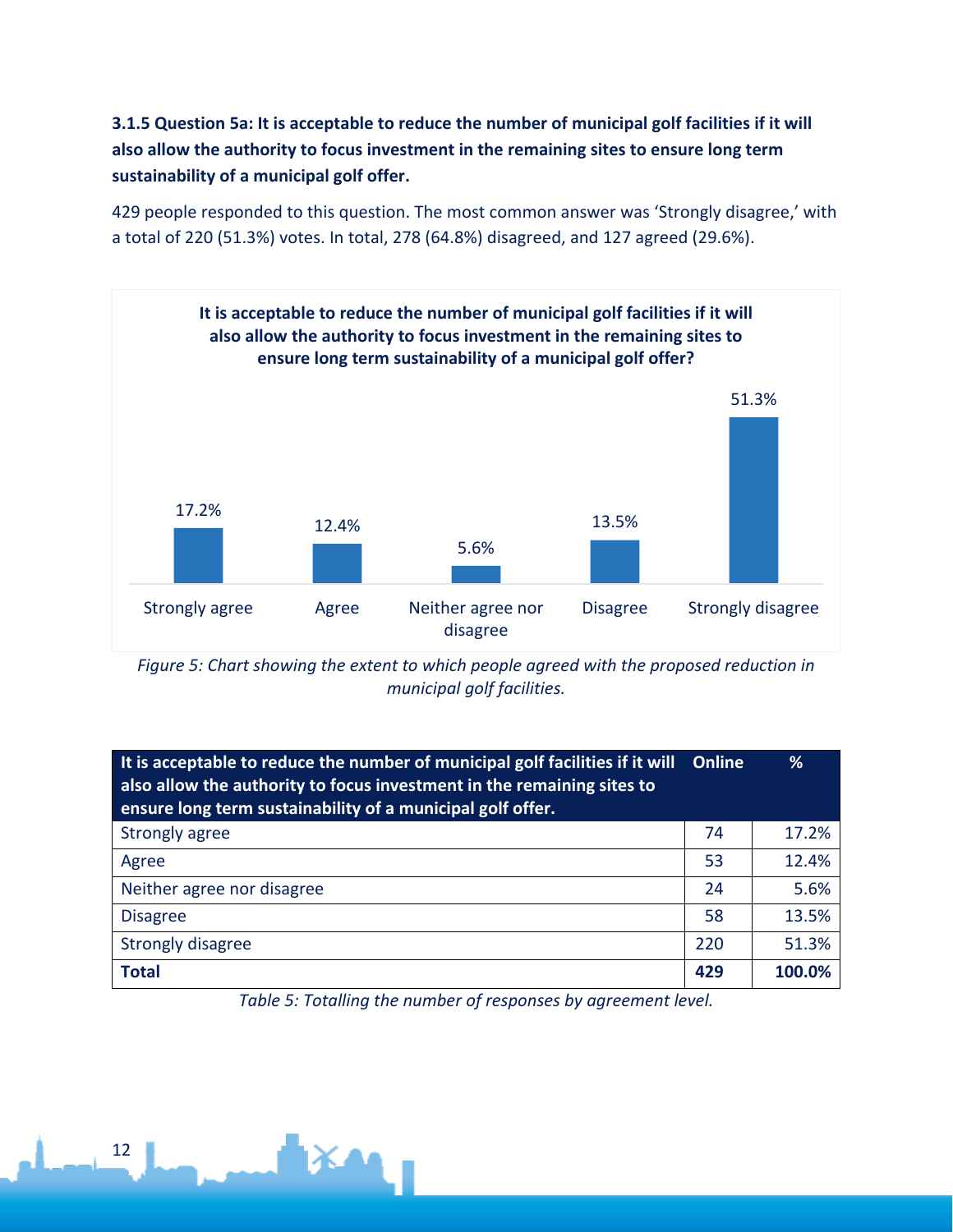**3.1.6 Question 5b: Closing down the leisure based recreational golf at Wallasey Beach and Kings Parade in New Brighton is acceptable if it will help protect and allow for investment in other golf facilities.**

Of the 429 who responded to this question, 'Strongly disagree' was the most common answer – selected by 113 (26.3%). In total, 174 (40.5%) agreed with the statement and 194 (45.2%) disagreed.



*Figure 6: Chart displaying the extent to which respondents agreed with the closure of the recreational golf facilities at Wallasey beach and Kings Parade in New Brighton.*

| Closing down the leisure based recreational golf at Wallasey Beach and<br>Kings Parade in New Brighton is acceptable if it will help protect and<br>allow for investment in other golf facilities. | Online % |        |
|----------------------------------------------------------------------------------------------------------------------------------------------------------------------------------------------------|----------|--------|
| Strongly agree                                                                                                                                                                                     | 97       | 22.6%  |
| Agree                                                                                                                                                                                              | 77       | 17.9%  |
| Neither agree nor disagree                                                                                                                                                                         | 61       | 14.2%  |
| <b>Disagree</b>                                                                                                                                                                                    | 81       | 18.9%  |
| Strongly disagree                                                                                                                                                                                  | 113      | 26.3%  |
| <b>Total</b>                                                                                                                                                                                       | 429      | 100.0% |

*Table 6: Totalling the number of responses by agreement level.*

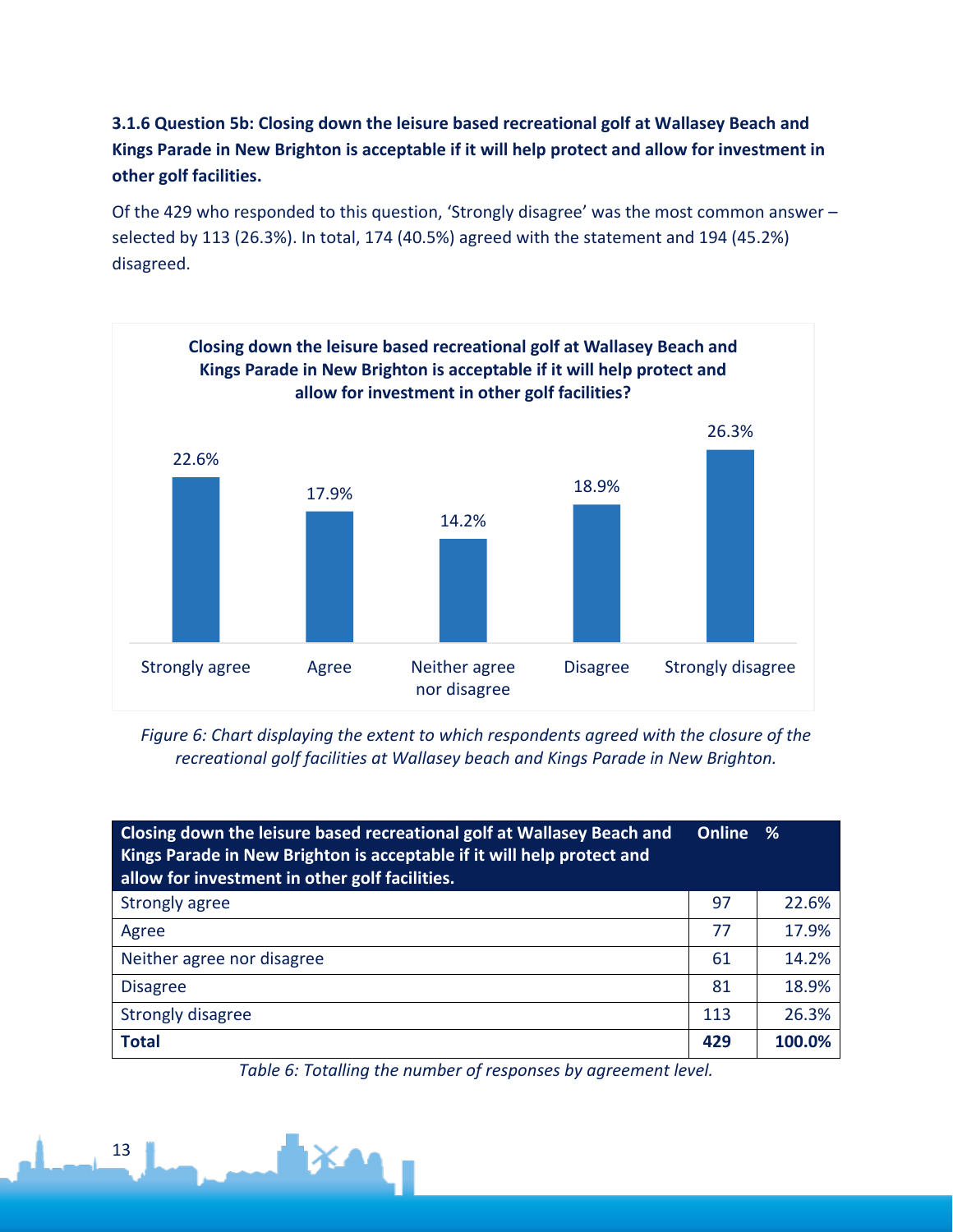#### **3.1.7 Question 5c: Closing down Brackenwood golf course is acceptable if it will help protect and invest in the remaining municipal golf facilities in Wirral.**

In total, 431 people responded to this question. The most common answer was 'Strongly disagree' with 253 votes (58.7%). 295 (68.4%) disagree with the proposal and 107 (24.8%) agreed.



*Figure 7: Chart showing the extent to which people agreed with the proposed closure of Brackenwood golf facility.*

| Closing down Brackenwood golf course is acceptable if it will help<br>protect and invest in the remaining municipal golf facilities in Wirral. |     | - %    |
|------------------------------------------------------------------------------------------------------------------------------------------------|-----|--------|
| Strongly agree                                                                                                                                 | 70  | 16.2%  |
| Agree                                                                                                                                          | 37  | 8.6%   |
| Neither agree nor disagree                                                                                                                     | 29  | 6.7%   |
| <b>Disagree</b>                                                                                                                                | 42  | 9.7%   |
| Strongly disagree                                                                                                                              | 253 | 58.7%  |
| <b>Total</b>                                                                                                                                   | 431 | 100.0% |

*Table 7: Totalling the number of responses by agreement level.*

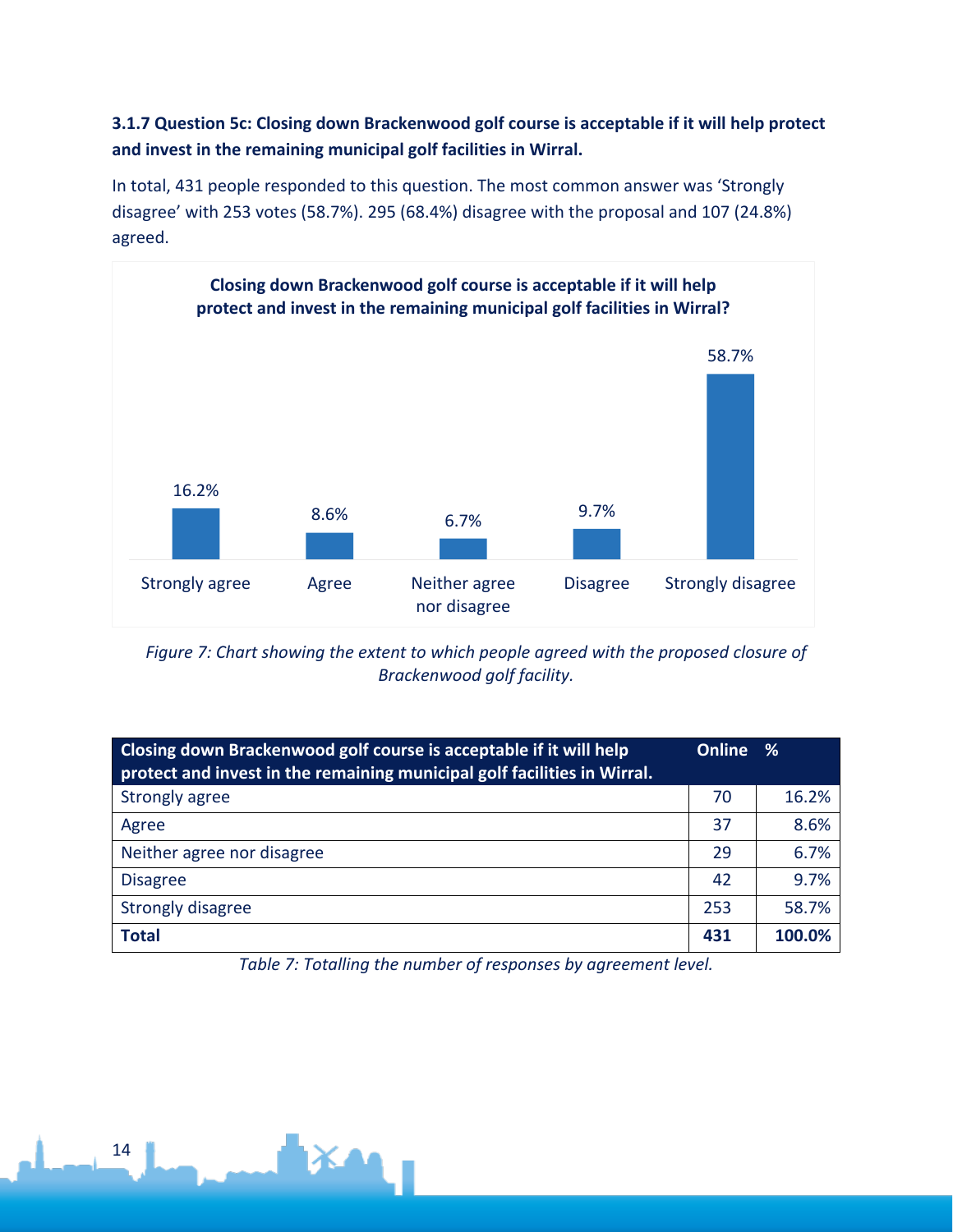#### **3.1.8 Question 5d: Closing down Hoylake golf course is acceptable if it will help protect and invest in the remaining municipal golf facilities in Wirral.**

In total, 428 people responded to this question. The most common answer was 'Strongly disagree' with 217 votes (50.6%). 264 (61.6%) disagree with the proposal and 122 (28.4%) agreed.



*Figure 8: Chart showing the extent to which people agreed with the proposed closure of Hoylake golf facility.*

| Closing down Hoylake golf course is acceptable if it will help protect<br>and invest in the remaining municipal golf facilities in Wirral. |     | - %   |
|--------------------------------------------------------------------------------------------------------------------------------------------|-----|-------|
| Strongly agree                                                                                                                             | 80  | 18.6% |
| Agree                                                                                                                                      | 42  | 9.8%  |
| Neither agree nor disagree                                                                                                                 | 42  | 9.8%  |
| <b>Disagree</b>                                                                                                                            | 47  | 11.0% |
| Strongly disagree                                                                                                                          | 217 | 50.6% |
| <b>Total</b>                                                                                                                               | 428 | 99.8% |

*Table 8: Totalling the number of responses by agreement level.*

15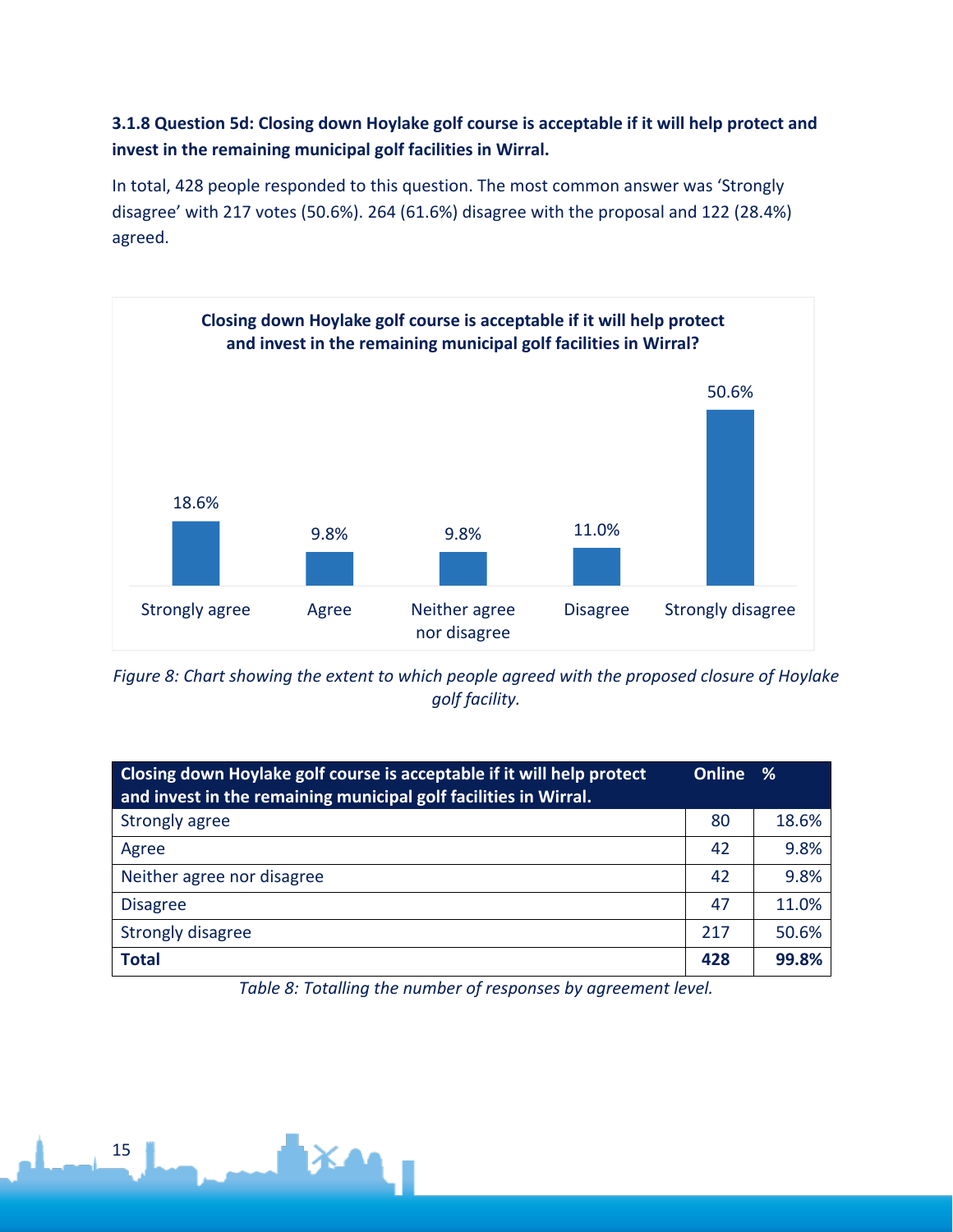#### **3.1.9 Question 6: Do you have any alternative ideas to generate budget savings in leisure services?**

Respondents were asked if they had any alternative ideas to generate budget savings in leisure services. There were 343 comments from online responses, which were categorised into themes; many comments contained multiple themes.

The chart below shows the themes:



*Figure 9: Chart showing the themes of alternative ideas to generate budget savings in leisure services.*

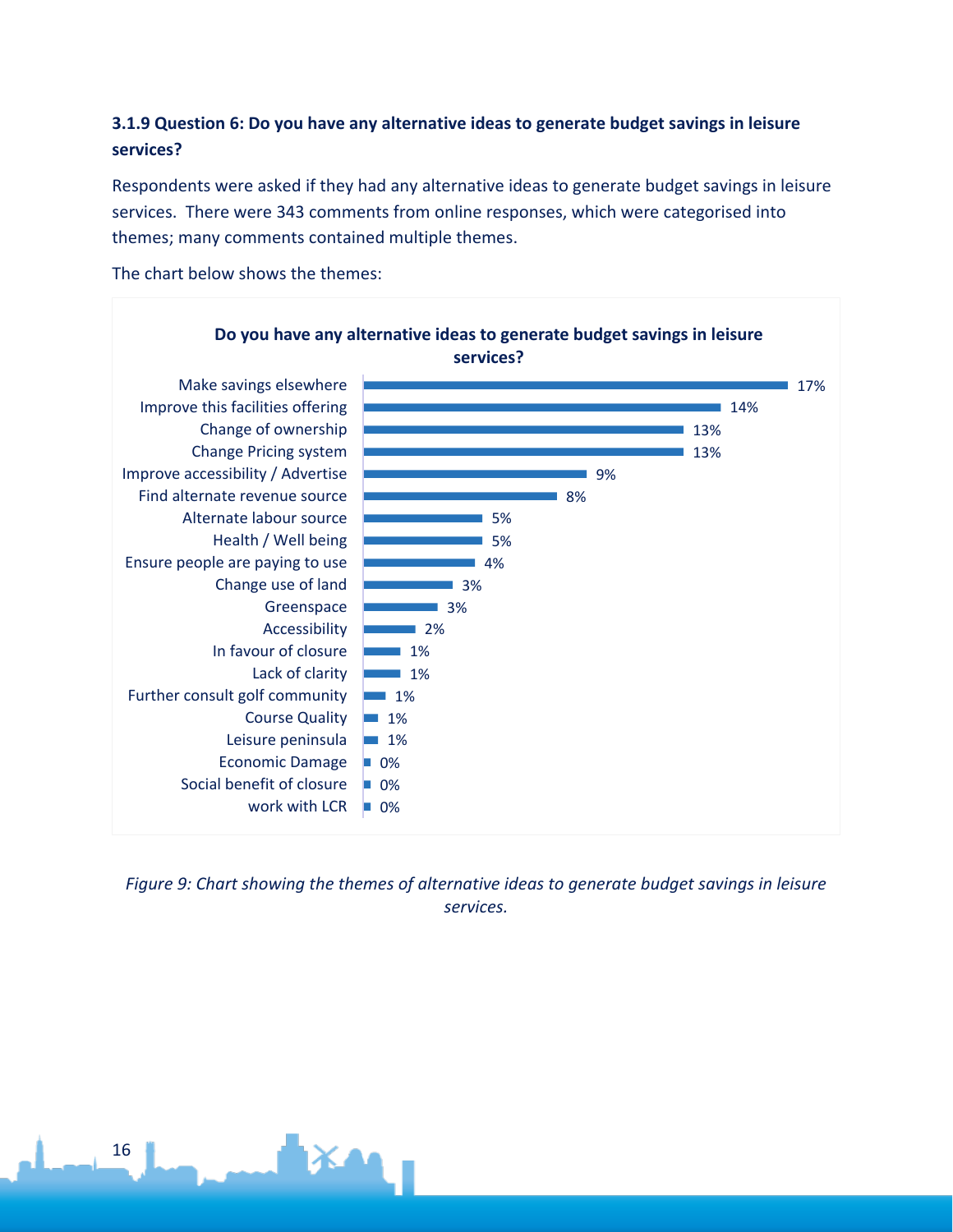| Do you have any alternative ideas to generate budget savings in leisure services? |                |                    |  |
|-----------------------------------------------------------------------------------|----------------|--------------------|--|
| <b>Theme</b>                                                                      | <b>Total</b>   | % of all<br>themes |  |
| Make savings elsewhere                                                            | 57             | 16.6%              |  |
| Improve the facilities offering                                                   | 48             | 14.0%              |  |
| Change of ownership                                                               | 43             | 12.5%              |  |
| <b>Change Pricing system</b>                                                      | 43             | 12.5%              |  |
| Improve accessibility / Advertise                                                 | 30             | 8.7%               |  |
| Find alternate revenue source                                                     | 26             | 7.6%               |  |
| Alternate labour source                                                           | 16             | 4.7%               |  |
| Health / Well being                                                               | 16             | 4.7%               |  |
| Ensure people are paying to use                                                   | 15             | 4.4%               |  |
| Change use of land                                                                | 12             | 3.5%               |  |
| Greenspace                                                                        | 10             | 2.9%               |  |
| Accessibility                                                                     | 7              | 2.0%               |  |
| In favour of closure                                                              | 5              | 1.5%               |  |
| Lack of clarity                                                                   | 5              | 1.5%               |  |
| Further consult golf community                                                    | 3              | 0.9%               |  |
| <b>Course Quality</b>                                                             | $\overline{2}$ | 0.6%               |  |
| Leisure peninsula                                                                 | $\overline{2}$ | 0.6%               |  |
| <b>Economic Damage</b>                                                            | $\mathbf{1}$   | 0.3%               |  |
| Social benefit of closure                                                         | $\mathbf{1}$   | 0.3%               |  |
| work with LCR                                                                     | $\mathbf{1}$   | 0.3%               |  |

*Table 9: Do you have any alternative ideas to generate budget savings in leisure services.*

#### **Make Savings Elsewhere**

57 (17%) of the comments, suggested that savings should be made elsewhere. 20 of these suggested that council salaries should be cut; 9 of the comments suggested the council should scrap planned projects and 8 comments referenced the council reducing the number of external consultants used. The other suggestions included: closing other public facilities such as libraries, closing other leisure facilities such as swimming pools and closing other golf courses instead of those proposed.

#### **Improve The Facilities Offering**

48 (14%) comments suggested that golf facilities would be better able to create revenue if improved and therefore, should be invested into rather than closed. 8 commented that the courses are underutilised due to poor condition and footfall would increase if the course was better maintained, particularly in winter when the courses can suffer with waterlogging. Alternatively, in summer the clubhouse shuts while there is still daylight, enabling people to

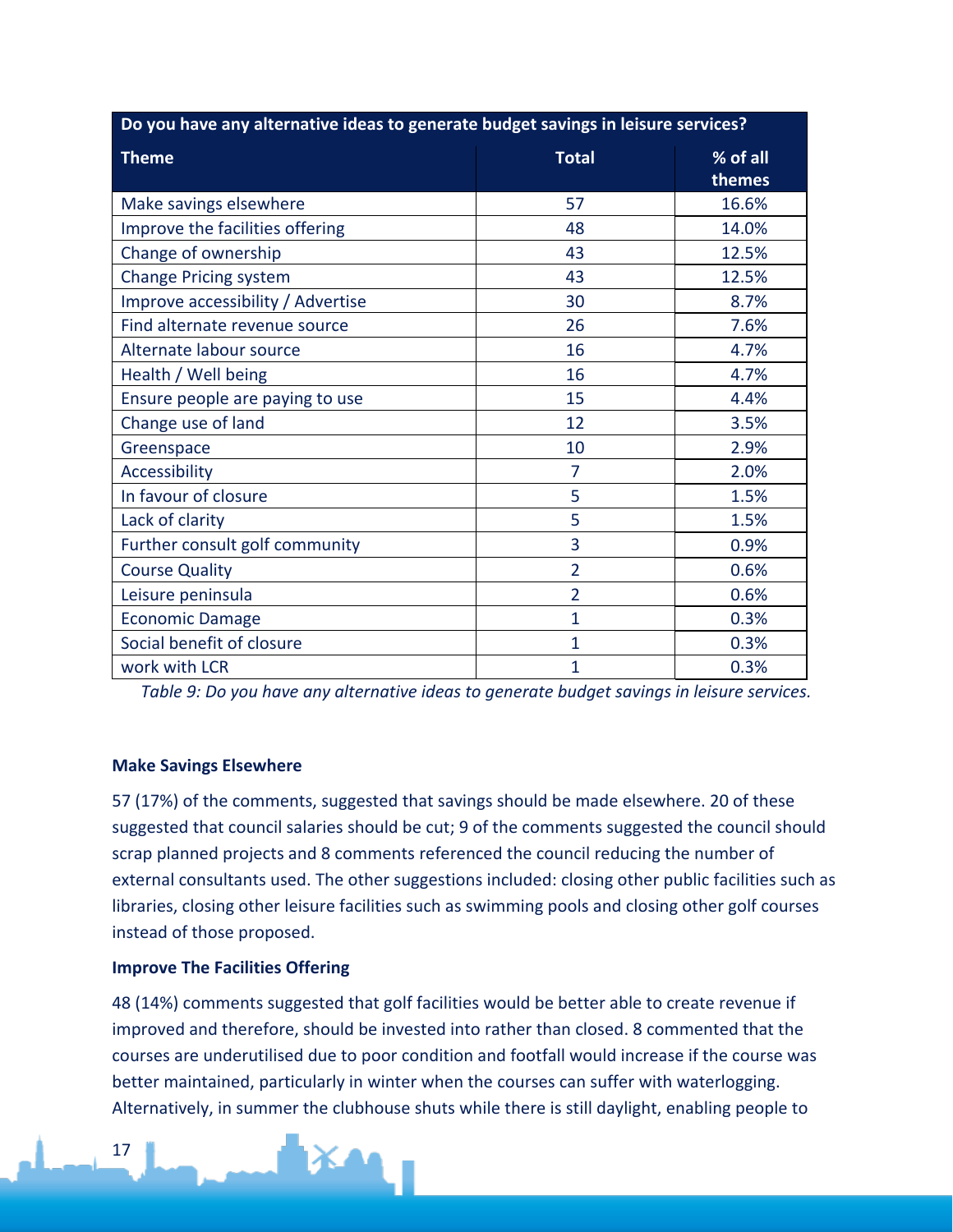walk on and play for free. Additionally, 4 comments recommended providing catering services to make additional revenue from groups of players. Other suggestions recommended enabling hotels and golf retail shops to open nearby and using the facilities to host competitions.

#### **Change Of Ownership**

43 (13%) comments suggested that rather than closing, the golf course should transfer ownership. 23 responses suggested leasing the courses to a private company who could take over the day-to-day running of the course. 10 respondents would like to see this course be transferred to a non-profit organisation who could run the golf courses in the community's interest.

#### **Change pricing system**

43 (13%) of the comments suggested changing the pricing system. Most of the comments suggested increasing charges for golf. Many would be interested in a golf only invigor8 membership that also offers concessions for younger players.

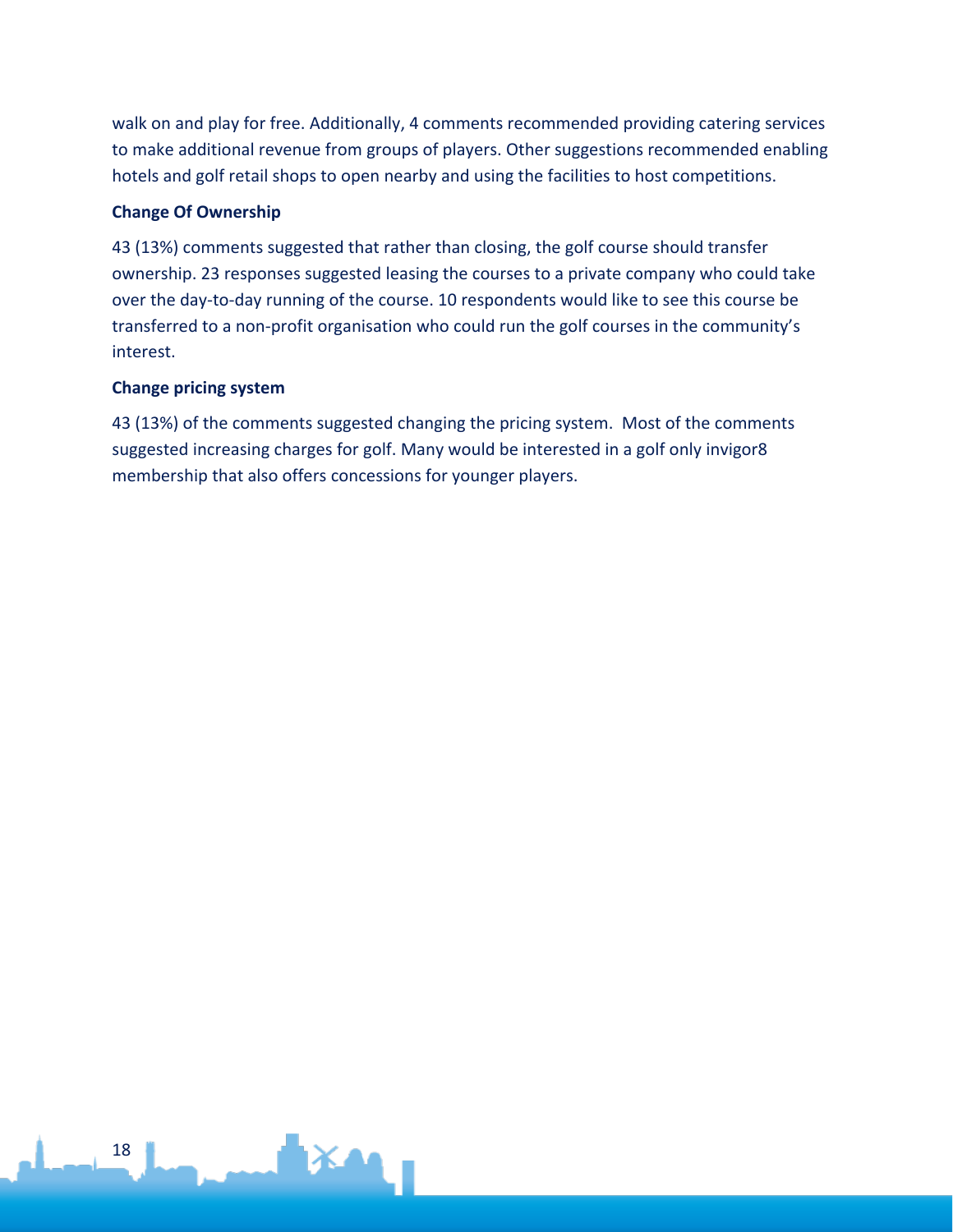#### **3.1.10 Question 7: Do you have any additional comments on this budget saving proposal?**

Respondents were asked if they had any additional comments on this budget saving proposal. There were 345 comments from Engagement HQ, which were categorised into themes; many comments contained multiple themes.

The chart below shows the themes:



*Figure 10: Chart showing the themes of additional comments on the golf budget saving proposal.*

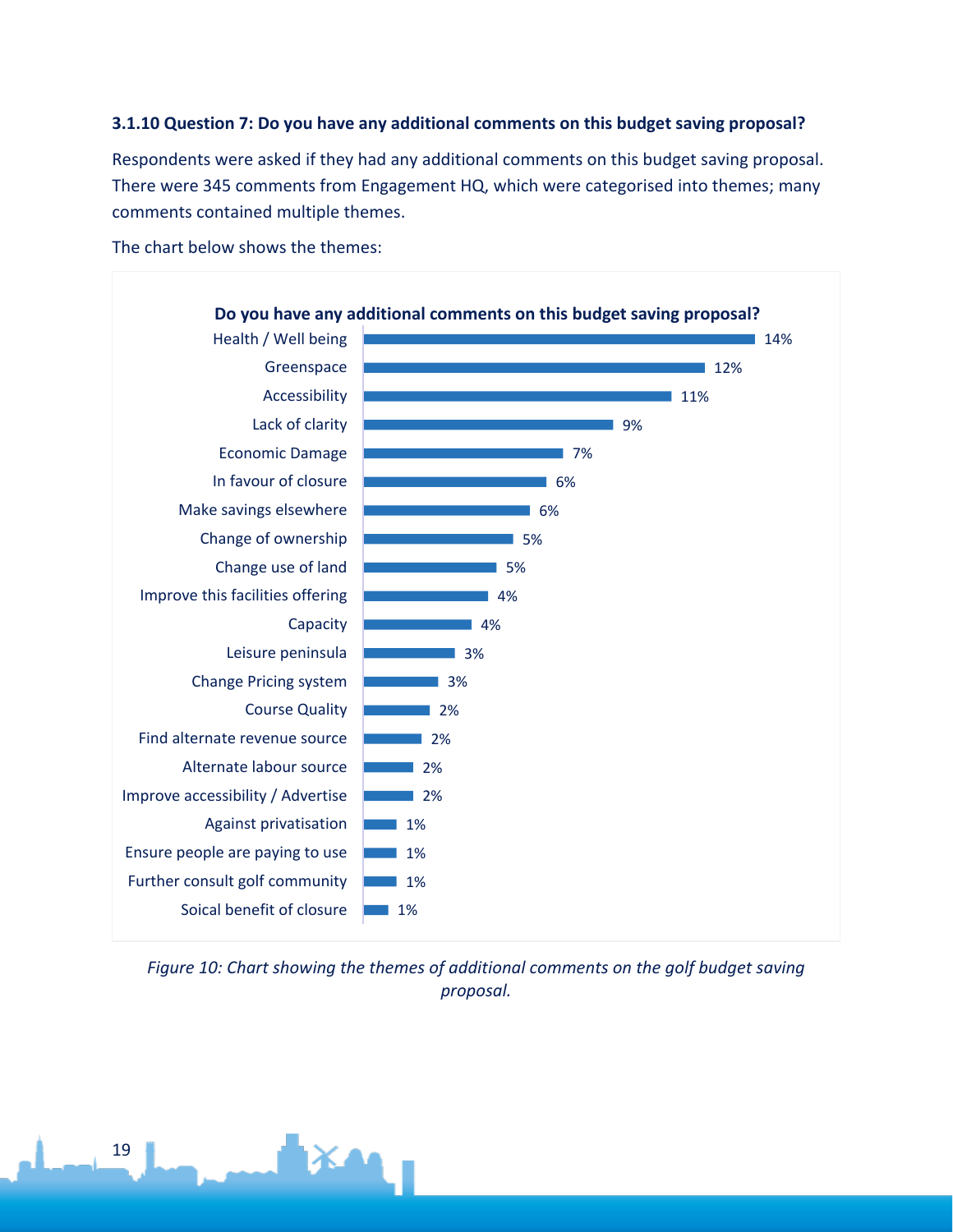| Do you have any additional comments on this budget saving proposal? |              |                    |
|---------------------------------------------------------------------|--------------|--------------------|
| <b>Theme</b>                                                        | <b>Total</b> | % of all<br>themes |
| Health / Well being                                                 | 47           | 13.6%              |
| Greenspace                                                          | 41           | 11.9%              |
| Accessibility                                                       | 37           | 10.7%              |
| Lack of clarity                                                     | 30           | 8.7%               |
| <b>Economic Damage</b>                                              | 24           | 7.0%               |
| In favour of closure                                                | 22           | 6.4%               |
| Make savings elsewhere                                              | 20           | 5.8%               |
| Change of ownership                                                 | 18           | 5.2%               |
| Change use of land                                                  | 16           | 4.6%               |
| Improve the facilities offering                                     | 15           | 4.3%               |
| Capacity                                                            | 13           | 3.8%               |
| Leisure peninsula                                                   | 11           | 3.2%               |
| <b>Change Pricing system</b>                                        | 9            | 2.6%               |
| <b>Course Quality</b>                                               | 8            | 2.3%               |
| Find alternate revenue source                                       | 7            | 2.0%               |
| Alternate labour source                                             | 6            | 1.7%               |
| Improve accessibility / Advertise                                   | 6            | 1.7%               |
| <b>Against privatisation</b>                                        | 4            | 1.2%               |
| Ensure people are paying to use                                     | 4            | 1.2%               |
| Further consult golf community                                      | 4            | 1.2%               |
| Social benefit of closure                                           | 3            | 0.9%               |

*Table 10: Tallying the categories assigned to comments.*

#### **Health / Well being**

47 (14%) comments highlighted the benefits to Health and Wellbeing of playing golf, particularly as the population recovers following the Covid-19 pandemic. The comments also highlighted how if the golf offering reduced, lower levels of exercise may incur further costs due to a less heathy population.

#### **Greenspace**

20

41 (12%) comments valued the greenspace provided by golf courses and wish for public access not to be reduced. 14 comments proposed converting the courses into biodiverse greenspaces if the courses were to close, however many acknowledged that this also would come with high maintenance costs and may attract anti-social behaviour.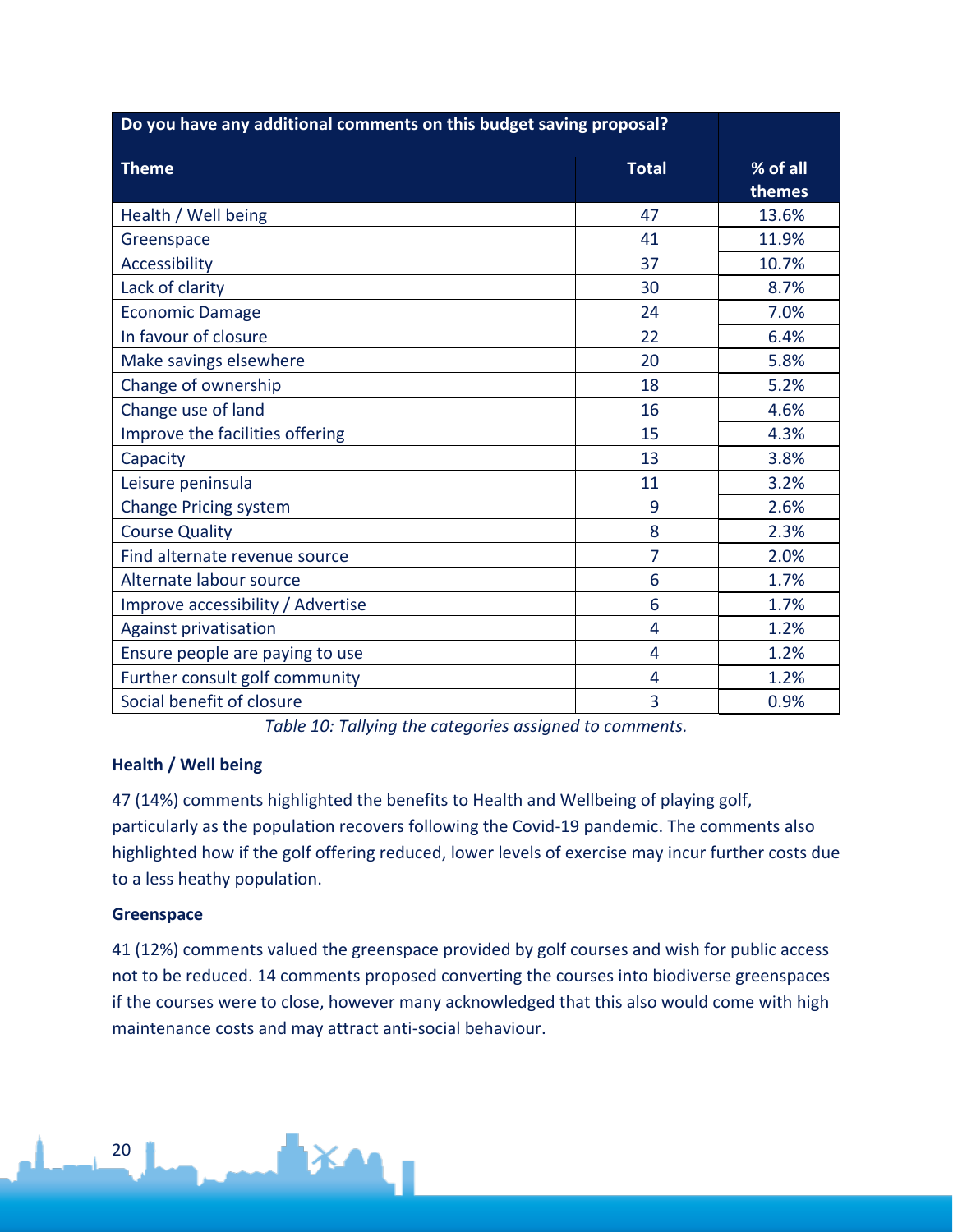#### **Accessibility**

37 (11%) comments addressed the issues of accessibility if the municipal golf courses were to close. Most were concerned that reducing the councils golf provision would reduce access for less affluent golfers, by imposing additional time and transport costs, which could also have a detrimental environmental impact. Additionally, there were concerns that reducing the number of golf courses could impact the sustainability of the sport, as golf may become less attractive for younger generations due to the higher costs associated. A comment also mentioned that Hoylake golf course caters specifically for female players, by offering separate tee-times.

#### **Lack of Clarity**

30 (9%) commentors required further information regarding the alternative use of the land if the golf courses were to close, before they felt they could give their full opinion. Many of these commentors added that they would not like to see the land built on.

### <span id="page-20-0"></span>**3.2 Direct Representations**

Four direct representations were received via the dedicated email address supplied for the consultation process. These are provided in Appendix 1.

In relation to the Golf proposals two online petitions were created which can be found here:

Hoylake Golf Course [Petition · Save Hoylake Golf Course · Change.org](https://www.change.org/p/save-hoylake-golf-course)

As at 12:00 20 April 2022, 869 people had signed this petition.

Brakenwood Golf Course [Petition · Wirral Golf and our greenspace is worth saving · Change.org](https://www.change.org/p/janette-williamson-wirral-council-leader-wirral-golf-and-our-greenspace-is-worth-saving) As at 12:00 20 April 2022, 3,143 people had signed this petition.

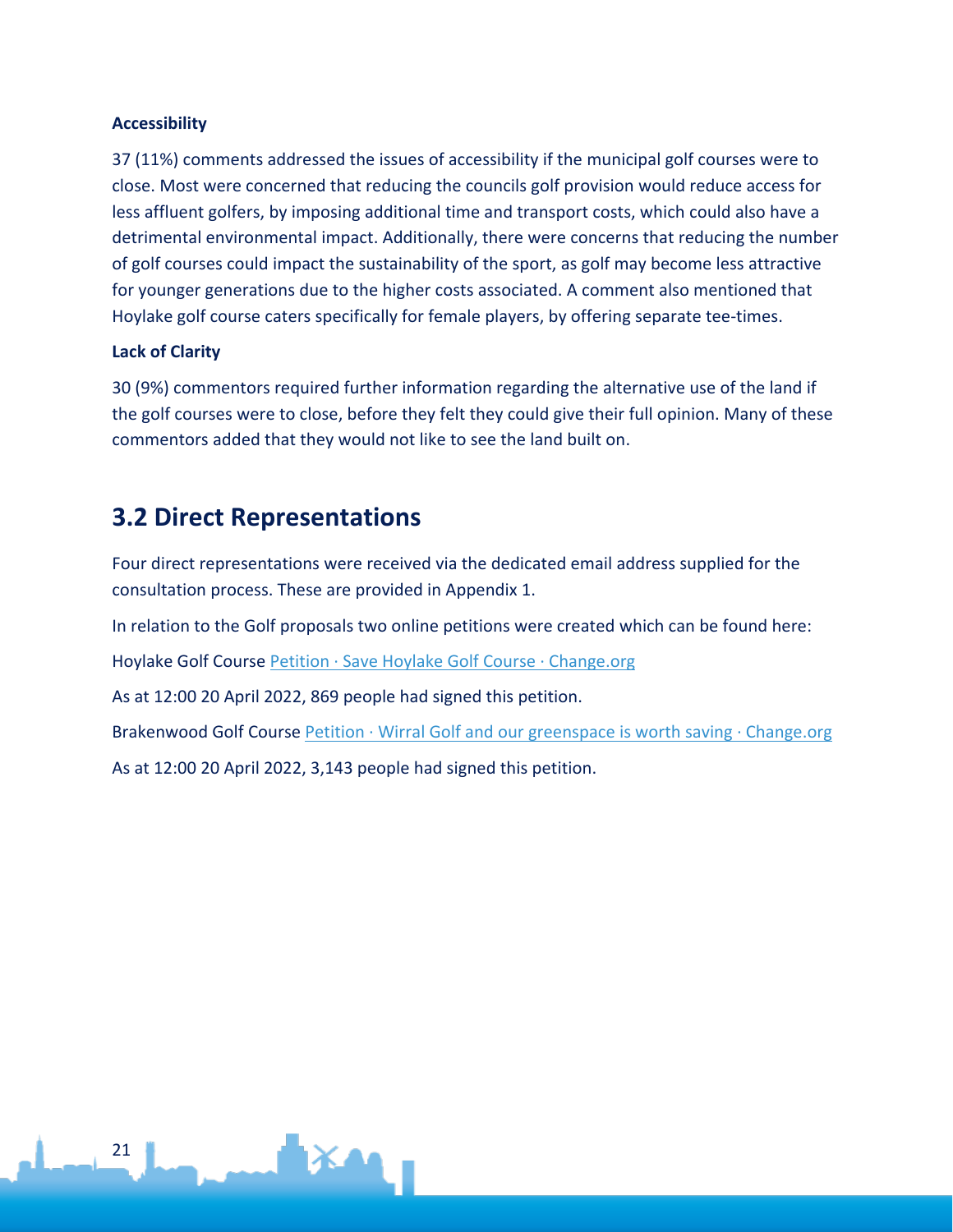# <span id="page-21-0"></span>4.0 Demographics and Site Traffic

# <span id="page-21-1"></span>**4.1 Demographics**

Registration was required to engage in the online Budget Consultation. The registration form included questions regarding demographics including gender, age group, ethnicity, and sexual orientation, however not all questions in the registration form were compulsory and respondents could choose to select 'prefer not to say' or skip the question. The demographics results are summarised below.



Most of the respondents (91.8%) classed themselves as local residents.

*Figure 11: What are you registering as?*

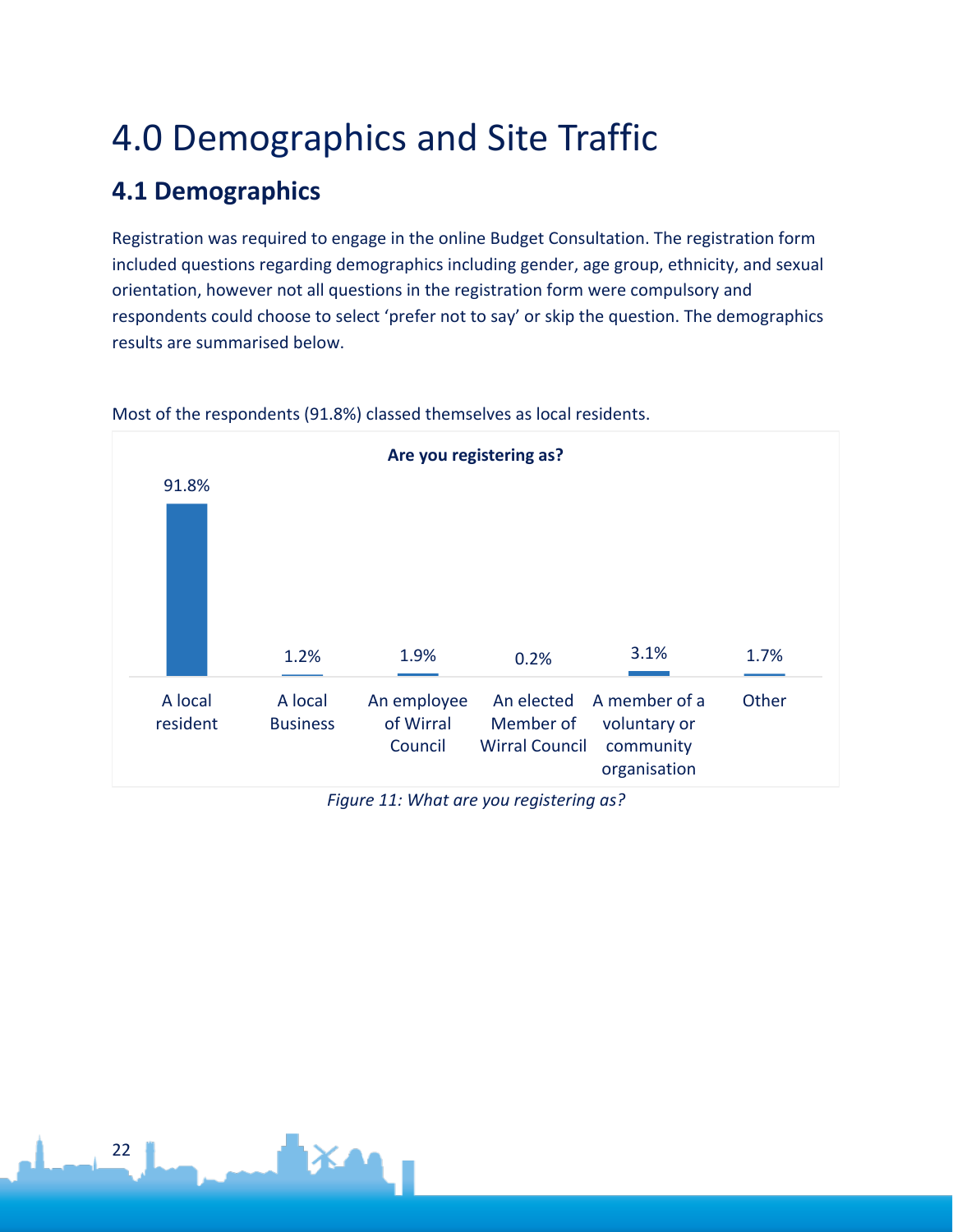The gender of respondents was 61.9% male, 35.6% female, with 1.8% preferring not to say and 0.8% preferring their own term.



*Figure 12: Gender of respondents.*

The most common age group of respondents was 55-64 years (25.1%), followed by 65-74 years (24.6%). There was no representation for people aged 24 or under.



*Figure 13: Age group of respondents.*

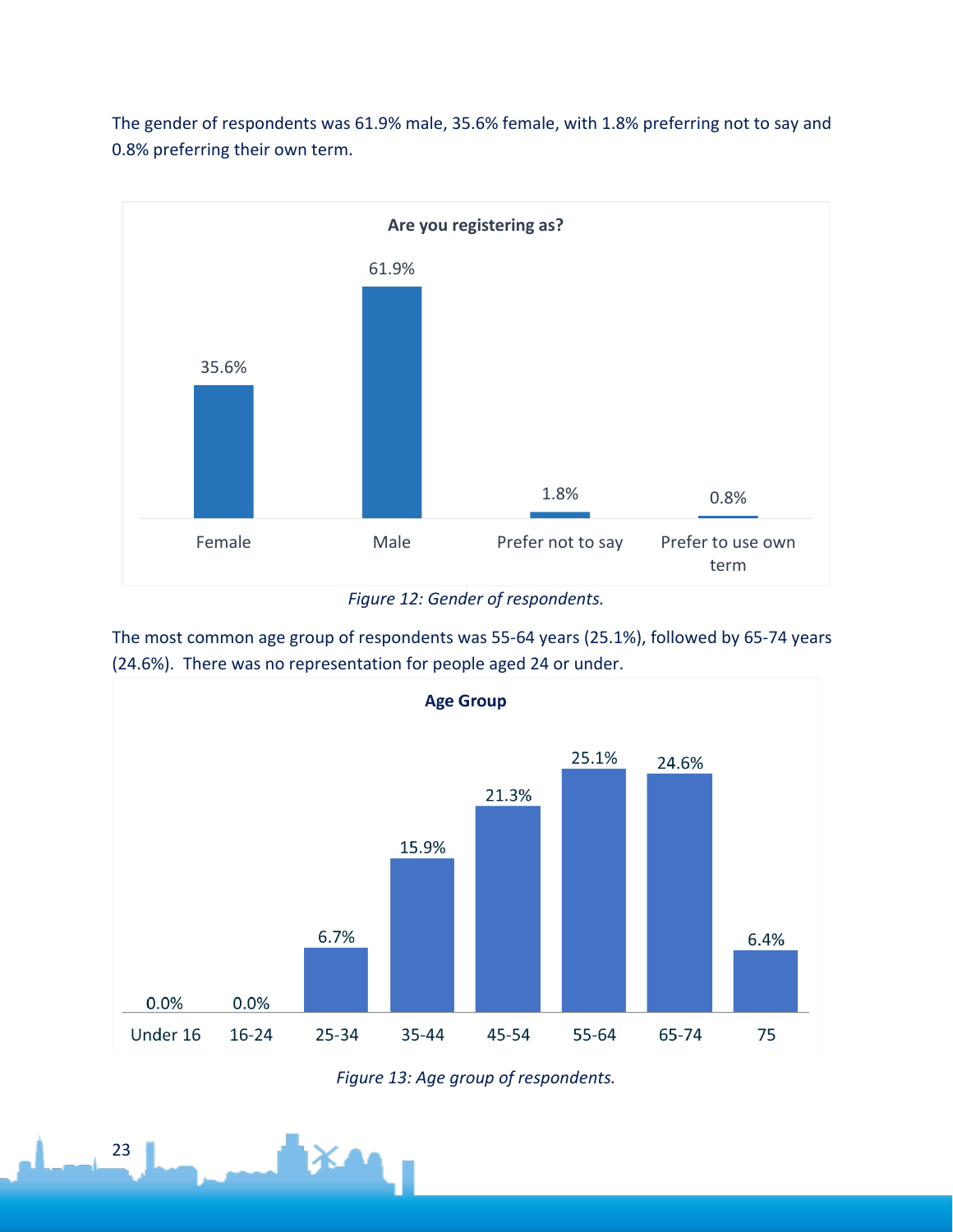93% of respondents were white British, 2.4% of respondents were of a non-white background and 1.8% were of other ethnicity.



*Figure 14: Ethnicity of respondents.*

86.5% of respondents were heterosexual, 2.1% were gay/ lesbian, 0.8% bisexual and 10.6% preferred not to say.



*Figure 15: Sexual orientation of respondents.*

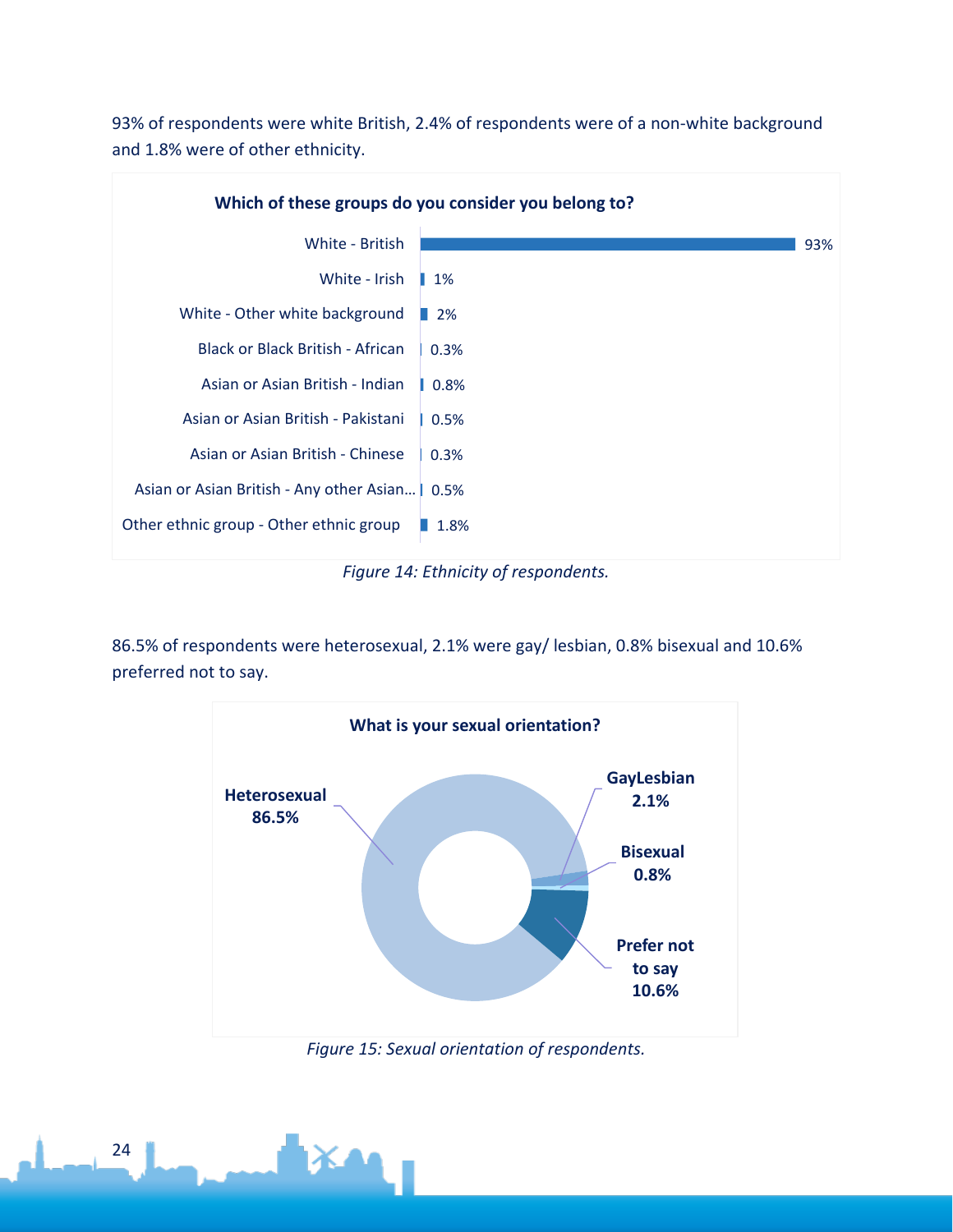### <span id="page-24-0"></span>**4.2 Have your say - Site Traffic**

Reviewing the site activity, visits, and how people visit the site can be useful to evaluate if people are aware of the site, as well as to ensure engagement activities are deployed effectively, and to a wide range of different people – enhancing public engagement in the future.

Site registration allows us to confirm the number of engaged participants through the completion of a quick poll; 433 people completed the Poll online.

2,429 visited the Budget 2022-23: Golf Consultation page of the Have Your Say site, of these 259 downloaded a document and 433 people completed the questionnaire.

These figures cannot be viewed as definitive as they are based on site tracking through 'cookies' and there are a number of factors that can impact on this. These include that cookies may be disabled or deleted, individuals may access the site multiple times through different devices or different browsers. However, the figures can be used to gauge how much interest has been generated in individual projects through the rate of engaged participants.

The route that people access the site is known as the traffic source. The 'Have your say' portal allows analysis to be carried out on traffic source, and if they lead to engagement in the site tools such as the questionnaire. This analysis allows a greater understanding of which communication and promotional tools to use to optimise engagement.

For this project a range of traffic sources have been reviewed and summarised in the table below. Most visits to the site were either visits via links in email (1164 visits) or direct visits (1047) where people have either pasted or typed the URL in to their browser. Direct visits generated a rate of engagement of 18.8%, meaning 18.8% of these visits resulted in completion of the poll. Referrals also had an engagement rate of 18.8%

| <b>TRAFFIC CHANNEL</b> | <b>AWARE VISITS</b> | <b>INFORMED VISITS</b><br>(%) | <b>ENGAGED VISITS</b><br>(%) |
|------------------------|---------------------|-------------------------------|------------------------------|
| <b>DIRECT</b>          | 1047                | 424 (40.5%)                   | 197 (18.8%)                  |
| <b>SOCIAL</b>          | 264                 | 112 (42.4%)                   | 45 (17%)                     |
| <b>EMAIL</b>           | 1164                | 388 (33.3%)                   | 77 (6.6%)                    |
| <b>SEARCH ENGINE</b>   | 111                 | 45 (40.5%)                    | 20 (18%)                     |
| <b>.GOV SITES</b>      | 3                   | 2(66.7%)                      | 1(33.3%)                     |
| <b>REFERRALS</b>       | 495                 | 265 (53.5%)                   | 93 (18.8%)                   |

*Table 11: Site traffic sources.*

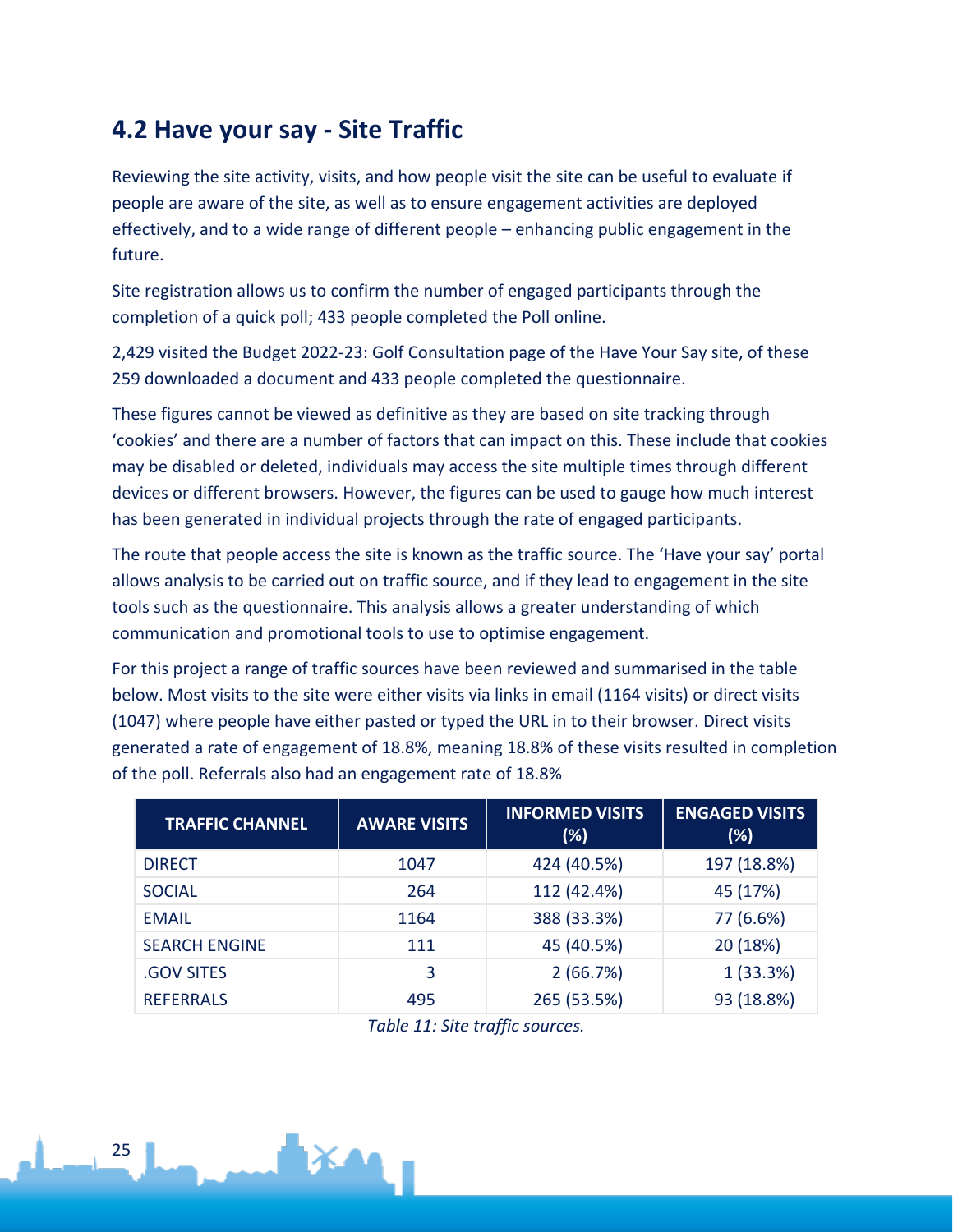# <span id="page-25-0"></span>Appendix 1: Direct Representations

This appendix includes feedback directly sent to the contact email address: [budgetconsult@wirral.gov.uk](mailto:budgetconsult@wirral.gov.uk)

I am disgusted that Wirral Borough Council are considering closing, Hoylake, and Brackenwood Golf Courses, I have been playing at Hoylake for over 40 years, the James Braid designed Course, is an excellent course, all golfers love playing Hoylake for its challenging design. The council are looking to take the easy, but wrong option and close the course, it is obviously losing the council money. They should be asking why it is losing money, it is a Chicken and Egg situation the Course has massively deteriorated over the last seven years, when the majority of people play Hoylake now, they don't return, the reason is the very poor condition of the course. The reason for the very poor condition is Bad Management, staffing issues over recent years has been the problem, these problems have NOT been dealt with, continual long term (fully paid) Sickness, with no cover for when staff are off work, when staff are at work they have not had the ability to prioritise work, then carry out said work to completion, the attitude of the staff has been of very low motivation, there is no accountability for their poor performance, as is the same with the Senior Management, back to the Chicken and Egg situation, the Staff that have been working at Hoylake, over the last few months are different staff than usual, they are doing a good days work, not like the two Staff who have been suspended, no doubt on full pay. There has been a marked improvement in the Course, even in this short time. To have Hoylake properly Managed and in good Condition, would attract many more players, obviously this would increase income, I am a Member of Hoylake Golf Club and play most Saturdays, our club gives massive support at Hoylake Municipal Golf Course, I would love to invite all my golfing friends from previous courses I have been a member of, unfortunately due to the poor condition over the last seven years, I would have only embarrassed myself. I was Chairman of Marketing a local private club, so I talk with some experience as to what is achievable. This course should make the Council Money, if its Managed correctly, but Managers need to be accountable.

The Open is coming back to Hoylake next year, is our Labour Council going to be the Party responsible for the Failure of Hoylake Golf Course? All I ask is to give our course a chance to survive, If WBC turn this situation around it would be a positive and a Feather in their Cap.

I am both surprised and disappointed to see the proposal to close Hoylake Golf course among the proposed savings from within non-statutory services.

It doesn't seem long ago that the Council was in lengthy and ultimately costly discussions with the Celtic Manor organisation to dramatically improve the golf provision in Hoylake.

It is not surprising that the income generated by the Hoylake course has waned over a number of years. This James Braid designed course has been consistently understaffed or staffed with personnel and management with little or no greenkeeping experience or qualifications, with

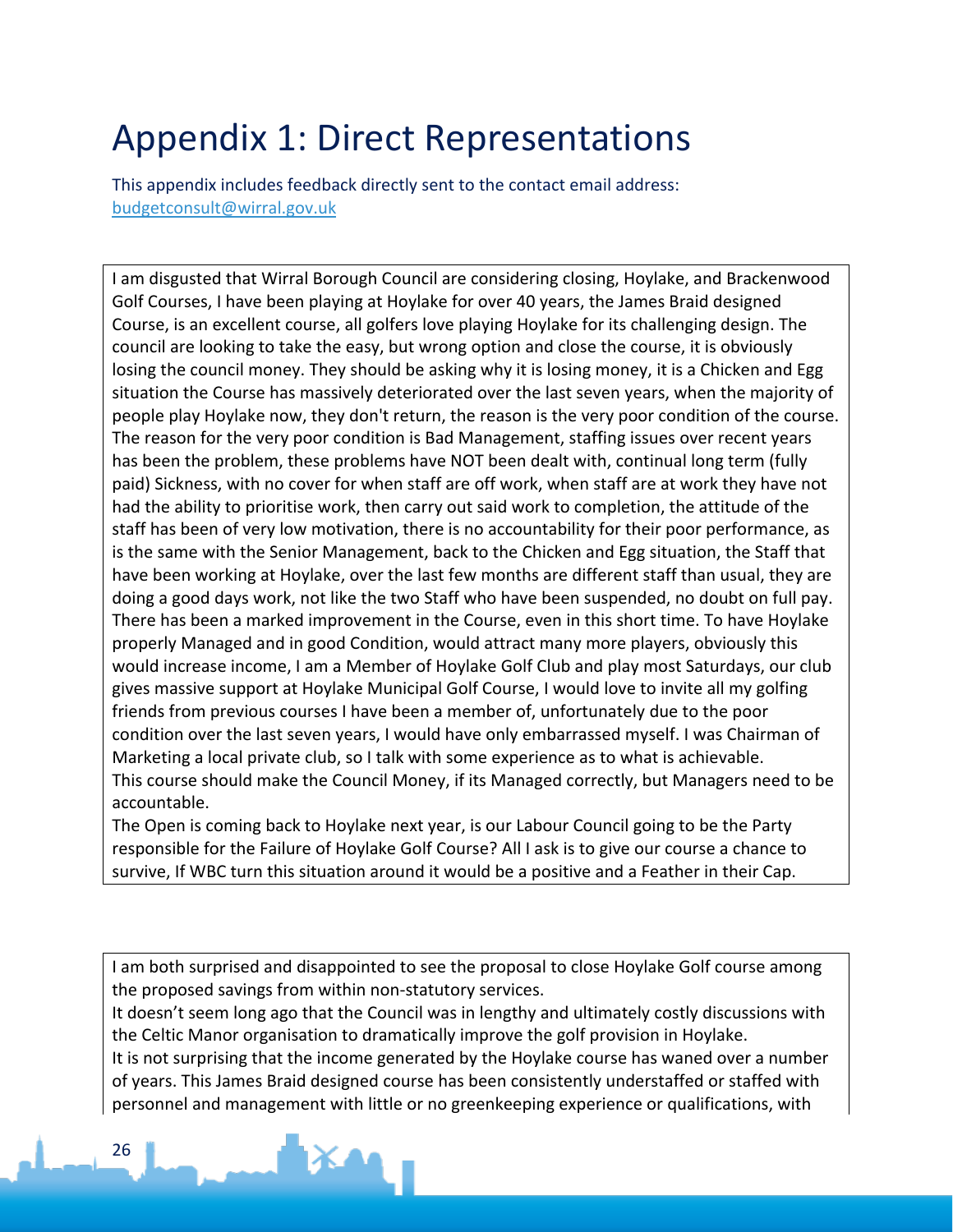higher levels of staffing being allocated to Arrowe Park. All aspects of the course have become worse, and a significant number of players not affiliated to clubs or societies have, as a result, chosen to play their golf elsewhere or joined a private club. The Hoylake course is a good course and simply needs appropriate resource provision, labour, and effective management to bring it back up to being the most popular municipal course in Wirral. Road, rail, and public transport links to the Hoylake course are exceptional, as has been admirably demonstrated when THE OPEN Championships are held at Royal Liverpool Golf Course

I am also confused as to the rationale behind your officer's proposal which state that "the two remaining golf courses will still provide a sufficient 'golf offer' to the residents of Wirral". It would appear to me that to achieve the savings envisaged there is a false premise that golfers currently playing at both Brackenwood, and Hoylake will move to playing at either the The Warren or Arrowe Park. The Warren, being a nine-hole course would be virtually impossible to get on!

Hoylake Golf Club and Hoylake Seniors Golf Club are both thriving clubs with 117 members in the main club and 51 in the seniors. All the members of these clubs currently pay via their Invigor8 memberships. The only reason that I have an Invigor8 membership is to enable me to play at Hoylake. The clubs will not transfer to any of the other municipal courses if Hoylake were to close. Loss of these Invigor8 memberships would reduce the Council's golf income significantly and more than likely lead to further proposals to close the remaining courses in the near future.

There are currently six golf clubs and one golf society based at and playing on Hoylake Golf course: Grosvenor Grange Ladies, Hoylake Men's, Hoylake Ladies, West Hoyle Men's, West Hoyle Ladies, Irby Golf Club and Bill Jones – Trotters Society. (The oldest of these being Grosvenor Grange Ladies, formed when Royal Liverpool purchased the land for a nine-hole course in 1898 which enabled the ladies to play. Thirty years later Hoylake Parish Council purchased the land, wanting to increase access to public amenities. The new 18-hole course was then designed by James Braid.) Clearly, income from members of these clubs and societies could also be lost!

Hoylake Golf course is an essential element in the R&A's planning to hold "THE OPEN" Championship at Royal Liverpool Golf Course. 2023 is the next date for "THE OPEN" to be held at RLGC. Discussions are currently being undertaken with the R&A to include RLGC in its next 25-year OPEN calendar. Hoylake Golf course provides the televised practice area for the international golfers as well as parking for some 6000 vehicles during the event (as in 2014). This event as well as being of worldwide importance does much to promote Wirral on the world stage. THE OPEN Golf Championships generate significant income for the area, with well over three hundred thousand people attending over the course of the event. It was estimated that the 2014 OPEN delivered a total economic benefit of £76.3m across the Wirral council area and to the wider economy of the Northwest. Then there is also the legacy income derived from golfers coming to the area to play at Royal Liverpool during the intervening years. I recognise the pressures on the Council to find dramatic savings in the coming financial year, the majority of which will necessarily have to come from non-statutory services, but I would ask for your support in removing the closure of Hoylake Golf Course from the 2022-23 budget saving proposals because of the reasons above.

27